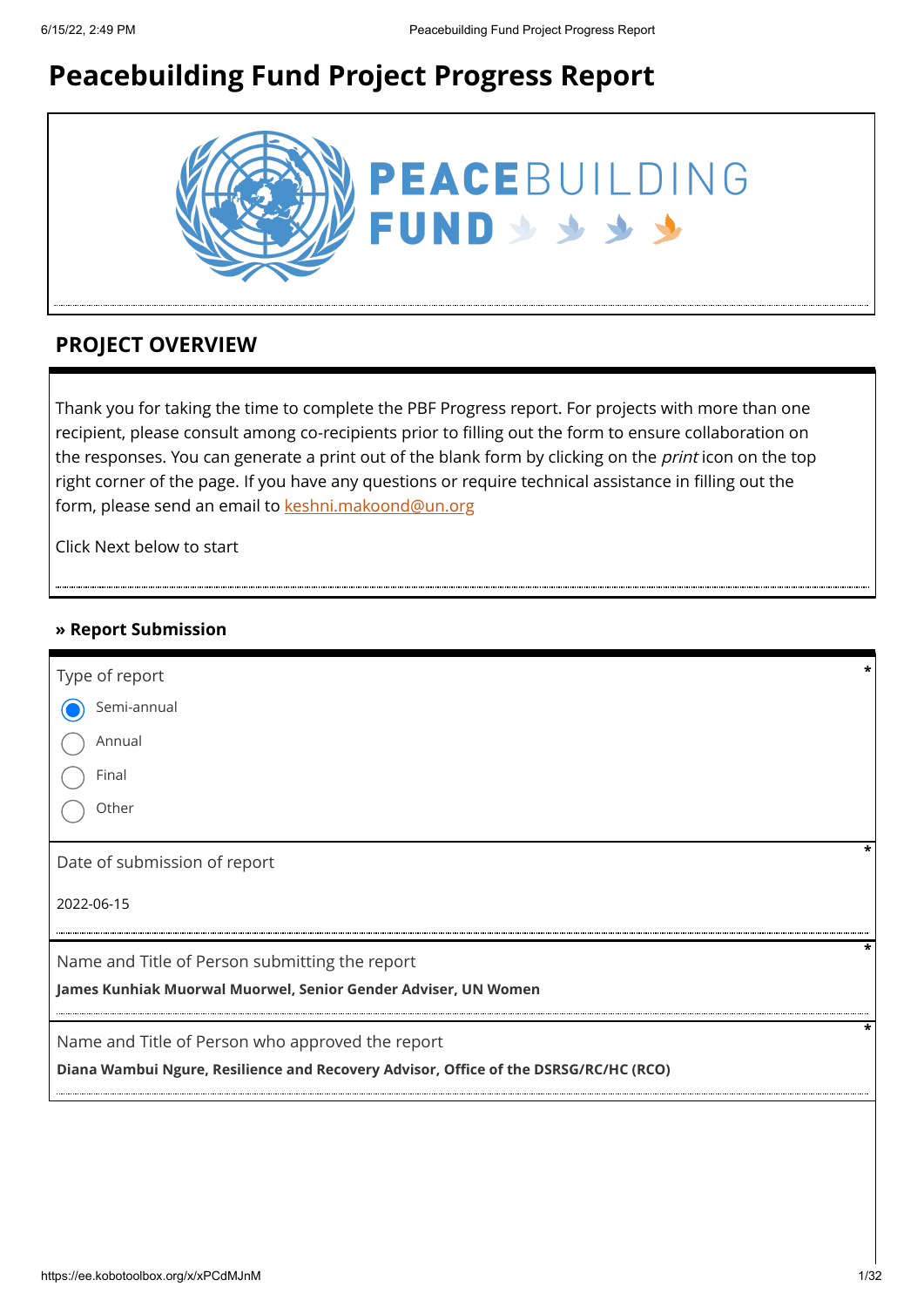$\overline{1}$ 

| Have all fund recipients for this project contributed to the report?                                                                                                             | * |
|----------------------------------------------------------------------------------------------------------------------------------------------------------------------------------|---|
| yes                                                                                                                                                                              |   |
| no                                                                                                                                                                               |   |
|                                                                                                                                                                                  |   |
| Did PBF Secretariat review the report?                                                                                                                                           | * |
| If there is no PBF secretariat in country, please select "Not applicable". If there is a PBF secretariat, you should normally ensure that they<br>have an opportunity to review. |   |
| yes                                                                                                                                                                              |   |
| no                                                                                                                                                                               |   |
| Not Applicable                                                                                                                                                                   |   |
|                                                                                                                                                                                  |   |

#### **» Project Information and Geographical Scope**

yes  $\bigcirc$  no Is this a cross-border project? **\***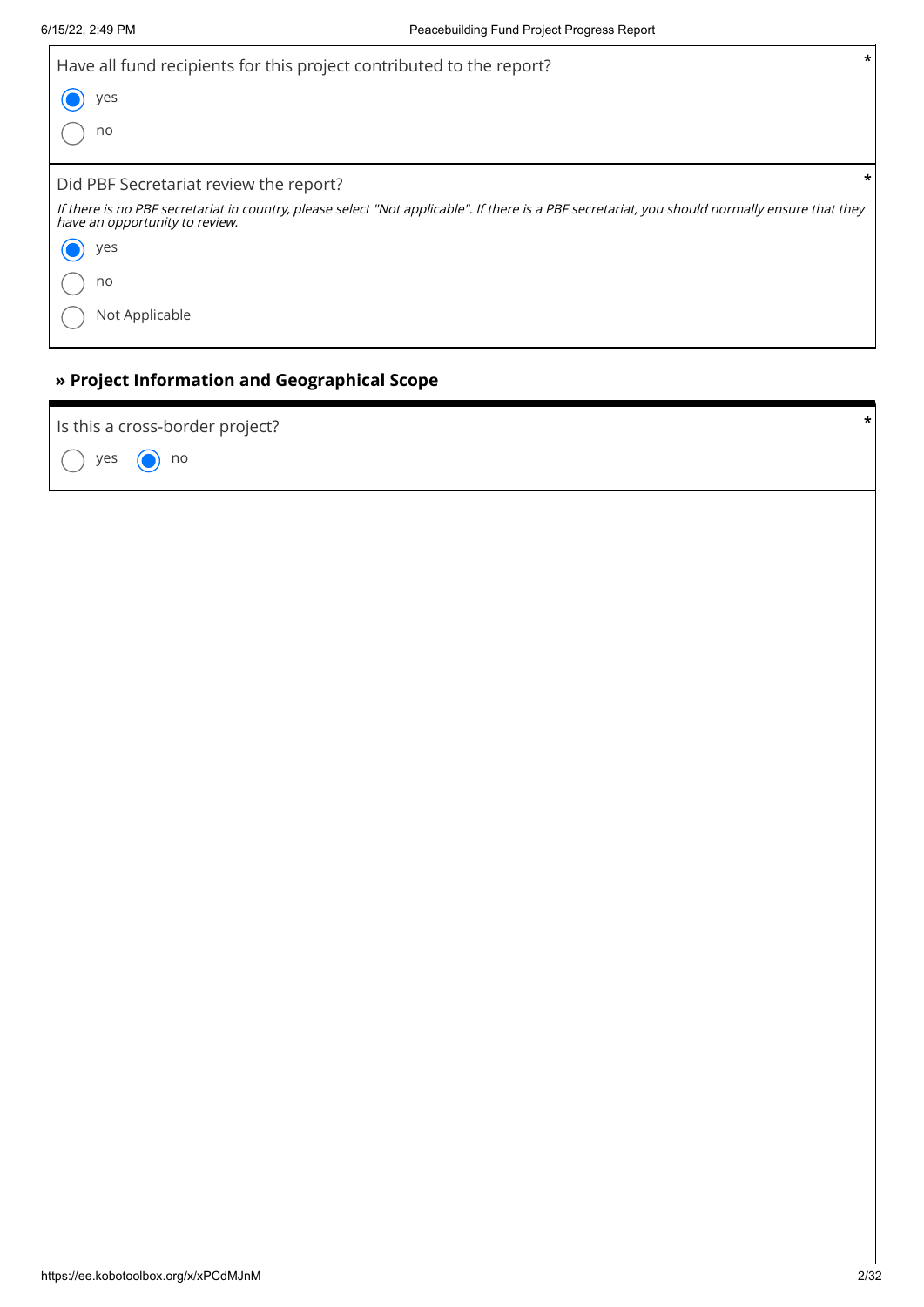|                                                                                                                                                                               | Please select the geographical region in which the project is implemented                                                                                                                                |                                                                                                                                  |  |  |  |  |
|-------------------------------------------------------------------------------------------------------------------------------------------------------------------------------|----------------------------------------------------------------------------------------------------------------------------------------------------------------------------------------------------------|----------------------------------------------------------------------------------------------------------------------------------|--|--|--|--|
| Asia and the Pacific                                                                                                                                                          | Central & Southern Africa                                                                                                                                                                                | East Africa                                                                                                                      |  |  |  |  |
| Europe and Central Asia                                                                                                                                                       | Global                                                                                                                                                                                                   | Latin America and the Carribean                                                                                                  |  |  |  |  |
| Middle East and North Africa                                                                                                                                                  | West Africa                                                                                                                                                                                              |                                                                                                                                  |  |  |  |  |
| Country of project implementation                                                                                                                                             |                                                                                                                                                                                                          | *                                                                                                                                |  |  |  |  |
| Ethiopia                                                                                                                                                                      | Kenya                                                                                                                                                                                                    | Madagascar                                                                                                                       |  |  |  |  |
| Somalia                                                                                                                                                                       | South Sudan                                                                                                                                                                                              | Sudan                                                                                                                            |  |  |  |  |
| Other, Specify                                                                                                                                                                |                                                                                                                                                                                                          |                                                                                                                                  |  |  |  |  |
| Other, please secify                                                                                                                                                          |                                                                                                                                                                                                          | ÷                                                                                                                                |  |  |  |  |
|                                                                                                                                                                               |                                                                                                                                                                                                          |                                                                                                                                  |  |  |  |  |
| Project Title                                                                                                                                                                 |                                                                                                                                                                                                          | *                                                                                                                                |  |  |  |  |
|                                                                                                                                                                               | 00117921: Breaking the cycle of violence - rehabilitating justice and accountability mechanisms for the<br>transformation of survivors and perpetrators of violent conflict into change agents for peace |                                                                                                                                  |  |  |  |  |
| 00130006: Building peace through promoting inclusive and participatory transitional justice processes and<br>mechanisms in South Sudan                                        |                                                                                                                                                                                                          |                                                                                                                                  |  |  |  |  |
| 00130571: Challenging harmful and patriarchal gender norms for better mental health and peace and<br>security, amongst women and girls and communities in the Wunlit Triangle |                                                                                                                                                                                                          |                                                                                                                                  |  |  |  |  |
| 00129661: Community Action for Peaceful Resolution of Housing, Land and Property (HLP) Disputes and Conflicts                                                                 |                                                                                                                                                                                                          |                                                                                                                                  |  |  |  |  |
| 00113057: Enhancing Women's Access to Land to Consolidate Peace in South Sudan                                                                                                |                                                                                                                                                                                                          |                                                                                                                                  |  |  |  |  |
| 00120688: Gender mainstreaming in Security Sector Reform                                                                                                                      |                                                                                                                                                                                                          |                                                                                                                                  |  |  |  |  |
| 00129659: Secretariat support to the PBF portfolio in South Sudan                                                                                                             |                                                                                                                                                                                                          |                                                                                                                                  |  |  |  |  |
| 00129660: Support to a people-driven and gender responsive permanent constitution making process in South<br>Sudan                                                            |                                                                                                                                                                                                          |                                                                                                                                  |  |  |  |  |
| 00118940: Youth Action for Reduced Violence and Enhanced Social Cohesion in Wau, South Sudan                                                                                  |                                                                                                                                                                                                          |                                                                                                                                  |  |  |  |  |
| Other, Specify                                                                                                                                                                |                                                                                                                                                                                                          |                                                                                                                                  |  |  |  |  |
|                                                                                                                                                                               | Write the 8 digit MPTFO number and Project Title exactly as it appears in the Project Document                                                                                                           | *                                                                                                                                |  |  |  |  |
| host communities                                                                                                                                                              |                                                                                                                                                                                                          | EXAMPLE: 00118938: Community-based prevention of violence and social cohesion using innovation for young people in displaced and |  |  |  |  |
|                                                                                                                                                                               |                                                                                                                                                                                                          |                                                                                                                                  |  |  |  |  |
|                                                                                                                                                                               |                                                                                                                                                                                                          |                                                                                                                                  |  |  |  |  |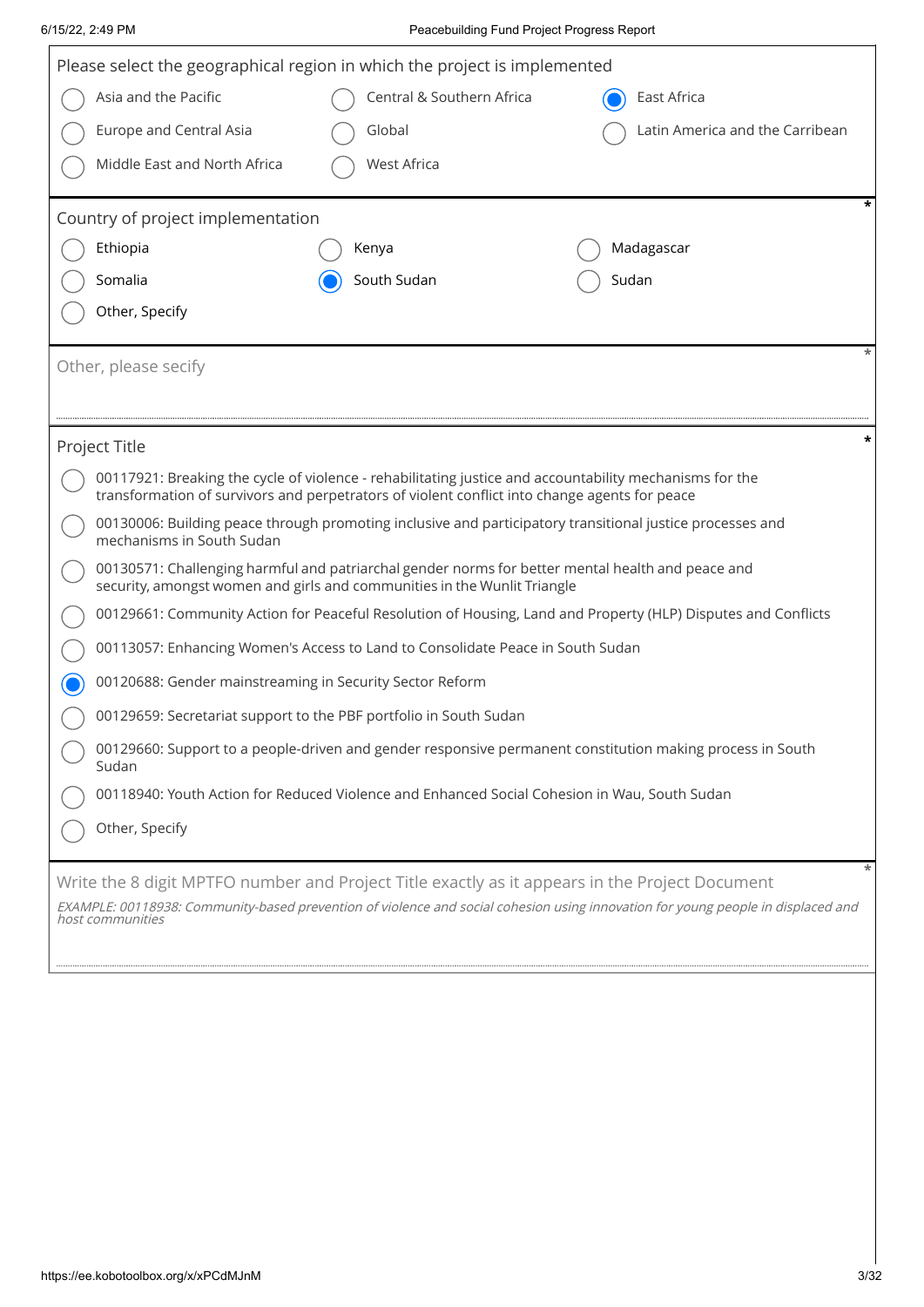| Please select the geographical region(s) in which the project is implemented<br>If the project you are looking for does not appear in the following question, please make sure that you have selected the correct regions.<br>A limited number of cross border projects span multiple geographic regions. For exa |        |
|-------------------------------------------------------------------------------------------------------------------------------------------------------------------------------------------------------------------------------------------------------------------------------------------------------------------|--------|
|                                                                                                                                                                                                                                                                                                                   |        |
|                                                                                                                                                                                                                                                                                                                   |        |
| Asia and the Pacific<br>Central & Southern Africa<br>East Africa                                                                                                                                                                                                                                                  |        |
| Europe and Central Asia<br>Latin America and the Carribean<br>Global                                                                                                                                                                                                                                              |        |
| Middle East and North Africa<br>West Africa                                                                                                                                                                                                                                                                       |        |
| Please select the title of the project for which you are submitting the report                                                                                                                                                                                                                                    |        |
| Write the 8 digit MPTFO numbers and Project Title exactly as it appears in the Project Document<br>EXAMPLE: 00129699/700: Supporting Cross-Border Cooperation for Increased Community Resilience and Social Cohesion in The Gambia<br>and Senegal                                                                 |        |
| Please select the countries where this project is being implemented                                                                                                                                                                                                                                               |        |
| Other, Please specify                                                                                                                                                                                                                                                                                             |        |
| Project Start Date                                                                                                                                                                                                                                                                                                |        |
| 2020-03-27                                                                                                                                                                                                                                                                                                        |        |
| Project end Date                                                                                                                                                                                                                                                                                                  |        |
| 2022-09-30                                                                                                                                                                                                                                                                                                        |        |
| Has this project received an extension?                                                                                                                                                                                                                                                                           | $\ast$ |
| YES, Cost Extension                                                                                                                                                                                                                                                                                               |        |
| YES, No Cost Extension                                                                                                                                                                                                                                                                                            |        |
| YES, Both Cost and No Cost extensions                                                                                                                                                                                                                                                                             |        |
| NO, No Extensions                                                                                                                                                                                                                                                                                                 |        |
| Will this project be requesting an extension?                                                                                                                                                                                                                                                                     |        |
| YES, Cost Extension                                                                                                                                                                                                                                                                                               |        |
| YES, No Cost Extension                                                                                                                                                                                                                                                                                            |        |
|                                                                                                                                                                                                                                                                                                                   |        |
| YES, Both Cost and No Cost extensions                                                                                                                                                                                                                                                                             |        |

6/15/22, 2:49 PM Peacebuilding Fund Project Progress Report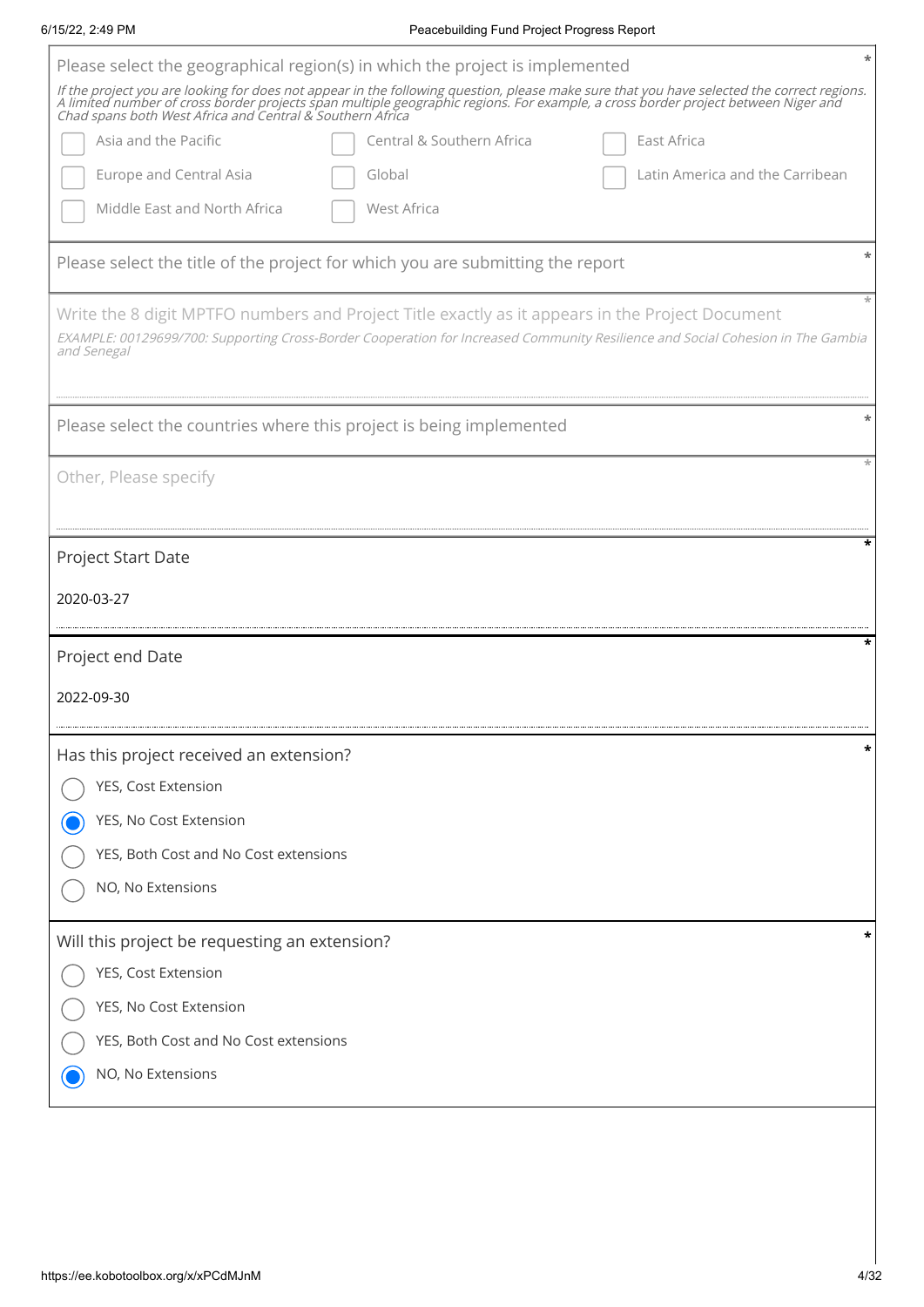| 6/15/22, 2:49 PM                                      | Peacebuilding Fund Project Progress Report                                                    |
|-------------------------------------------------------|-----------------------------------------------------------------------------------------------|
|                                                       | Is funding disbursed either into a national or regional trust fund                            |
| yes                                                   |                                                                                               |
| no                                                    |                                                                                               |
| If yes, please select which                           |                                                                                               |
| National Trust Fund                                   |                                                                                               |
| Regional Trust Fund                                   |                                                                                               |
| <b>Recipients</b>                                     |                                                                                               |
| Is the lead recipient a UN agency or a non UN entity? |                                                                                               |
| UN entity                                             |                                                                                               |
| Non-UN Entity                                         |                                                                                               |
| Please select the lead recipient                      |                                                                                               |
| UNDP: United Nations Development Programme            | IOM: International Organization for Migration                                                 |
| UNICEF: United Nations Children's Fund                |                                                                                               |
|                                                       | OHCHR: Office of the United Nations High Commissioner for Human Rights                        |
|                                                       | UNWOMEN: United Nations Entity for Gender Equality and the Empowerment of Women               |
|                                                       | UNFPA: United Nations Population Fund<br>UNHCR: United Nations High Commissioner for Refugees |
| FAO: Food and Agriculture Organization                | WFP: World Food Programme                                                                     |
|                                                       | <b>UNHABITAT: United Nations Human Settlements Programme</b>                                  |
|                                                       | UNESCO: United Nations Educational, Scientific and Cultural Organization                      |
| <b>UNEP: United Nations Environment Programme</b>     | ILO: International Labour Organization                                                        |
| WHO: World Health Organization                        | PAHO/WHO                                                                                      |
| UNCDF: United Nations Capital Development Fund        | UNODC: United Nations Office on Drugs and Crime                                               |
| UNOPS: United Nations Office for Project Services     |                                                                                               |
|                                                       | UNIDO: United Nations Industrial Development Organization<br>ITC: International Trade Centre  |
| <b>UNDPO</b>                                          | Other, Specify                                                                                |
| Other, Please specify                                 |                                                                                               |
|                                                       |                                                                                               |
| Are there other recipients for this project?          |                                                                                               |
| No other recipients                                   |                                                                                               |
| Yes, other UN recipients only                         |                                                                                               |

Yes, other non-UN recipients only

Yes, both UN and non-UN recipients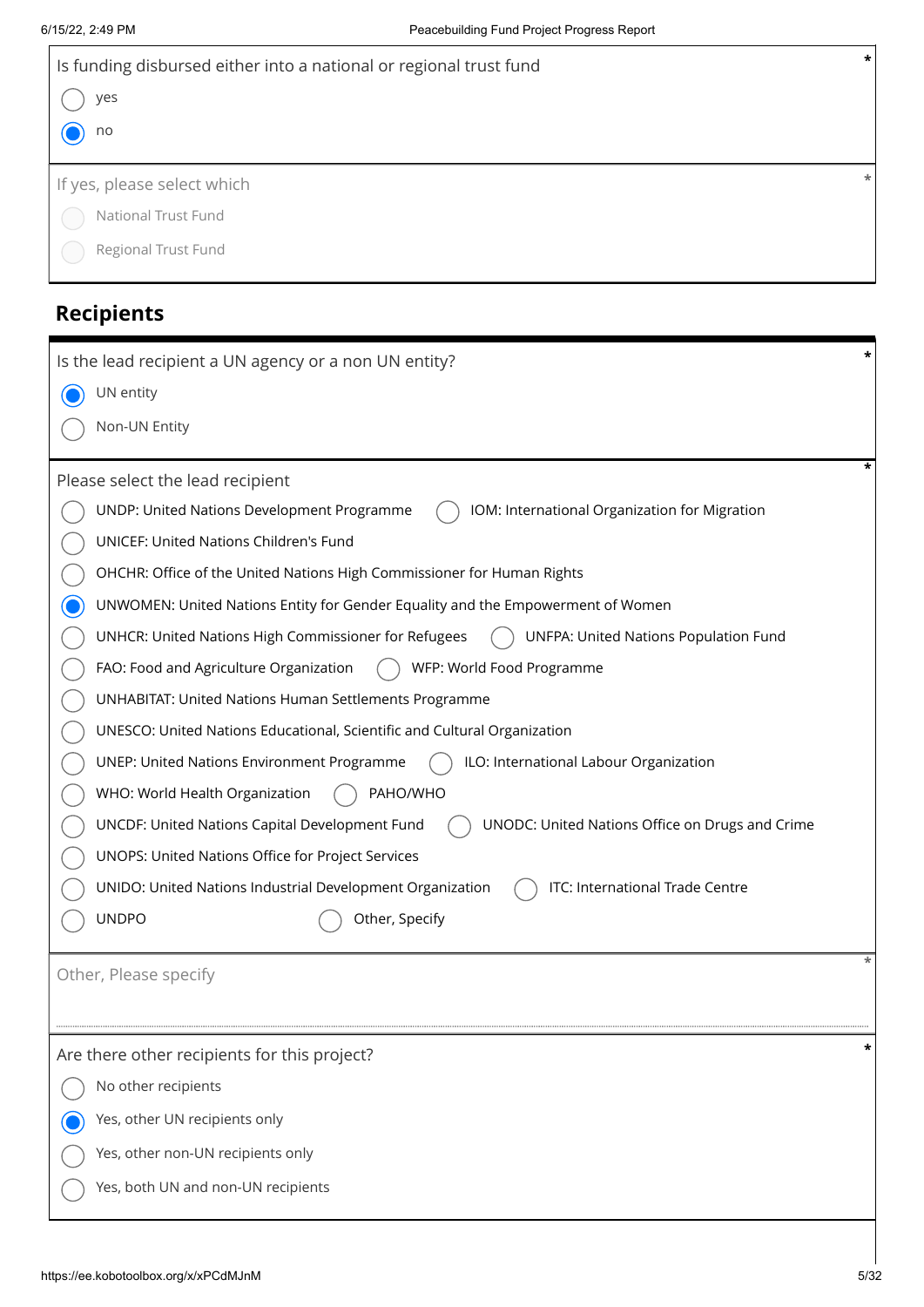| Please select other UN recipients recipients                                                         | * |
|------------------------------------------------------------------------------------------------------|---|
| UNDP: United Nations Development Programme<br>IOM: International Organization for Migration          |   |
| UNICEF: United Nations Children's Fund                                                               |   |
| OHCHR: Office of the United Nations High Commissioner for Human Rights                               |   |
| UNWOMEN: United Nations Entity for Gender Equality and the Empowerment of Women                      |   |
| UNHCR: United Nations High Commissioner for Refugees<br><b>UNFPA: United Nations Population Fund</b> |   |
| FAO: Food and Agriculture Organization<br>WFP: World Food Programme                                  |   |
| <b>UNHABITAT: United Nations Human Settlements Programme</b>                                         |   |
| UNESCO: United Nations Educational, Scientific and Cultural Organization                             |   |
| ILO: International Labour Organization<br><b>UNEP: United Nations Environment Programme</b>          |   |
| WHO: World Health Organization<br>PAHO/WHO                                                           |   |
| UNCDF: United Nations Capital Development Fund<br>UNODC: United Nations Office on Drugs and Crime    |   |
| UNOPS: United Nations Office for Project Services                                                    |   |
| ITC: International Trade Centre<br>UNIDO: United Nations Industrial Development Organization         |   |
| UN Department of Peace Operations<br>Other, Specify                                                  |   |
| Other, Please specify                                                                                | * |
|                                                                                                      |   |
|                                                                                                      |   |
|                                                                                                      |   |
|                                                                                                      |   |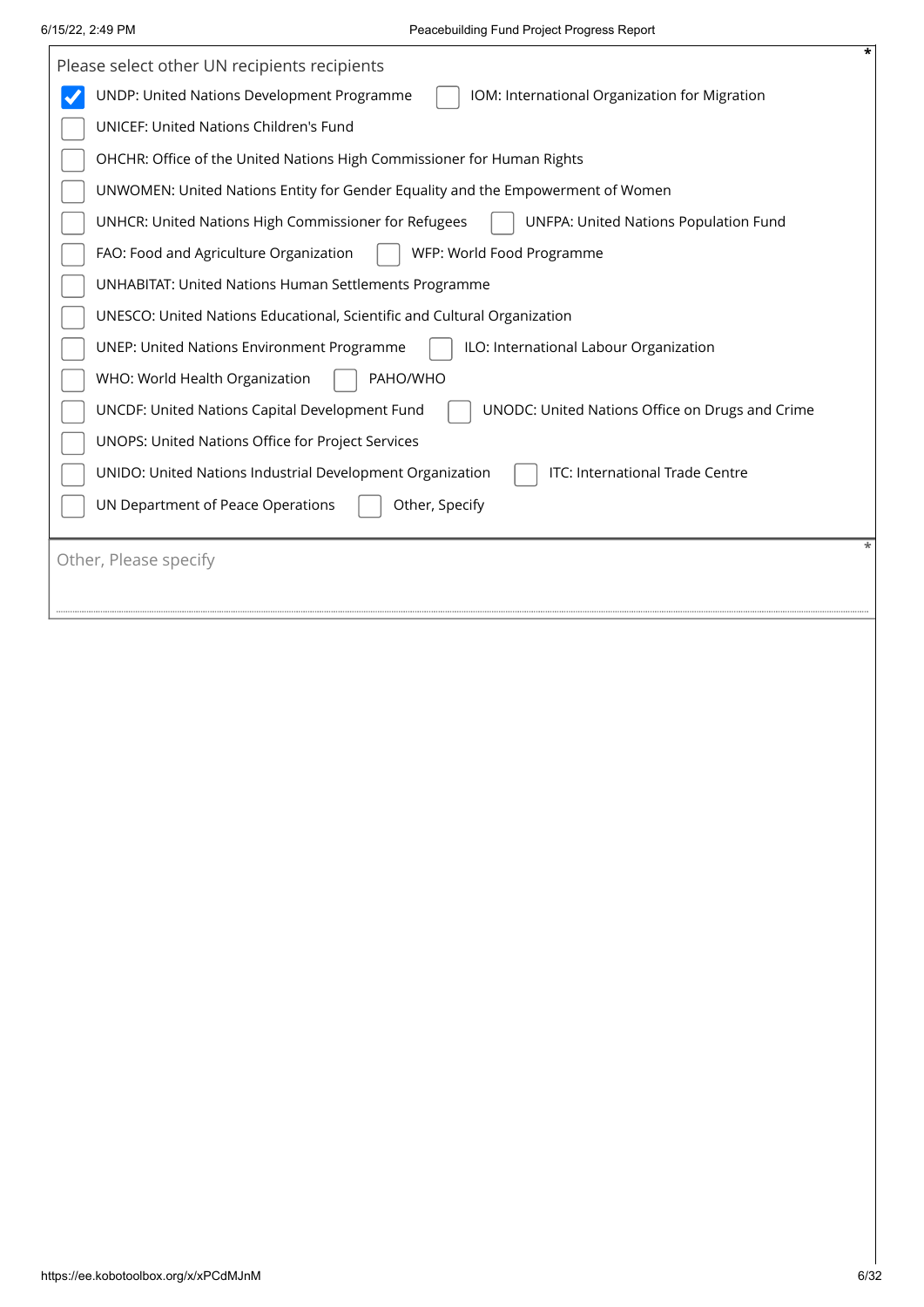#### 6/15/22, 2:49 PM Peacebuilding Fund Project Progress Report

|                            | Please select other non-UN recipients                       |                                                                                                   |  |  |  |
|----------------------------|-------------------------------------------------------------|---------------------------------------------------------------------------------------------------|--|--|--|
|                            | Action Aid                                                  | The African Centre for the Constructive Resolution of Disputes (ACCORD)                           |  |  |  |
|                            |                                                             | Agence de Coopération et de Recherche pour le Développement (ACORD)                               |  |  |  |
|                            | American Friends Service Committee (AFSC)                   | Avocats Sans Frontières                                                                           |  |  |  |
|                            | Avocats Sans Frontières Belgium                             | Avocats sans frontières Canada<br>Christian Aid Ireland                                           |  |  |  |
|                            | <b>CARE International UK</b>                                | The Carter Center, Inc.                                                                           |  |  |  |
|                            | Centre d'étude et de coopération internationale (CECI) - BF | COIPRODEN                                                                                         |  |  |  |
|                            | Concern Worldwide                                           | CORDAID<br>CORD Burundi                                                                           |  |  |  |
|                            | DanChurchAid                                                | Fundacion Estudios Superior (FESU)<br>Fund for Congolese Women                                    |  |  |  |
|                            | Fundación Mi Sangre (FMS)                                   | Fundación Nacional para el Desarrollo de Honduras (FUNADEH)                                       |  |  |  |
|                            | Fundación para la Libertad de Prensa (FLIP)                 | <b>HELVETAS Swiss Intercooperation</b>                                                            |  |  |  |
|                            | Humanity & Inclusion (HI)                                   | Instituto Holandes para Democracia Multipartidaria (NIMD)                                         |  |  |  |
|                            | International Alert                                         | Kvinna till Kvinna Foundation<br>Interpeace                                                       |  |  |  |
|                            | Life and Peace Institute (LPI)                              |                                                                                                   |  |  |  |
|                            |                                                             | (MDG-EISA) Institut Electoral pour une Démocratie Durable en Afrique (EISA), bureau de Madagascar |  |  |  |
|                            | Mercy Corps                                                 | MSIS-TATAO<br>Norwegian Refugee Council (NRC)                                                     |  |  |  |
|                            | ONG AZHAR                                                   | OXFAM<br>Peace Direct                                                                             |  |  |  |
|                            | PNG UN Country Fund                                         | Red de Instituciones por los Derechos de la Niñez                                                 |  |  |  |
|                            | Sampan'Asa Momba ny Fampandrosoana (SAF/FJKM)<br>Saferworld |                                                                                                   |  |  |  |
|                            | Search for Common Ground (SFCG)                             | Tearfund<br>SismaMujer                                                                            |  |  |  |
|                            | Trocaire                                                    | World Vision Myanmar<br>World Vision International                                                |  |  |  |
|                            | <b>ZOA</b>                                                  | Other, Please specify                                                                             |  |  |  |
| ×<br>Other, Please specify |                                                             |                                                                                                   |  |  |  |

## **Financial Reporting**

## **» Delivery by Recipient**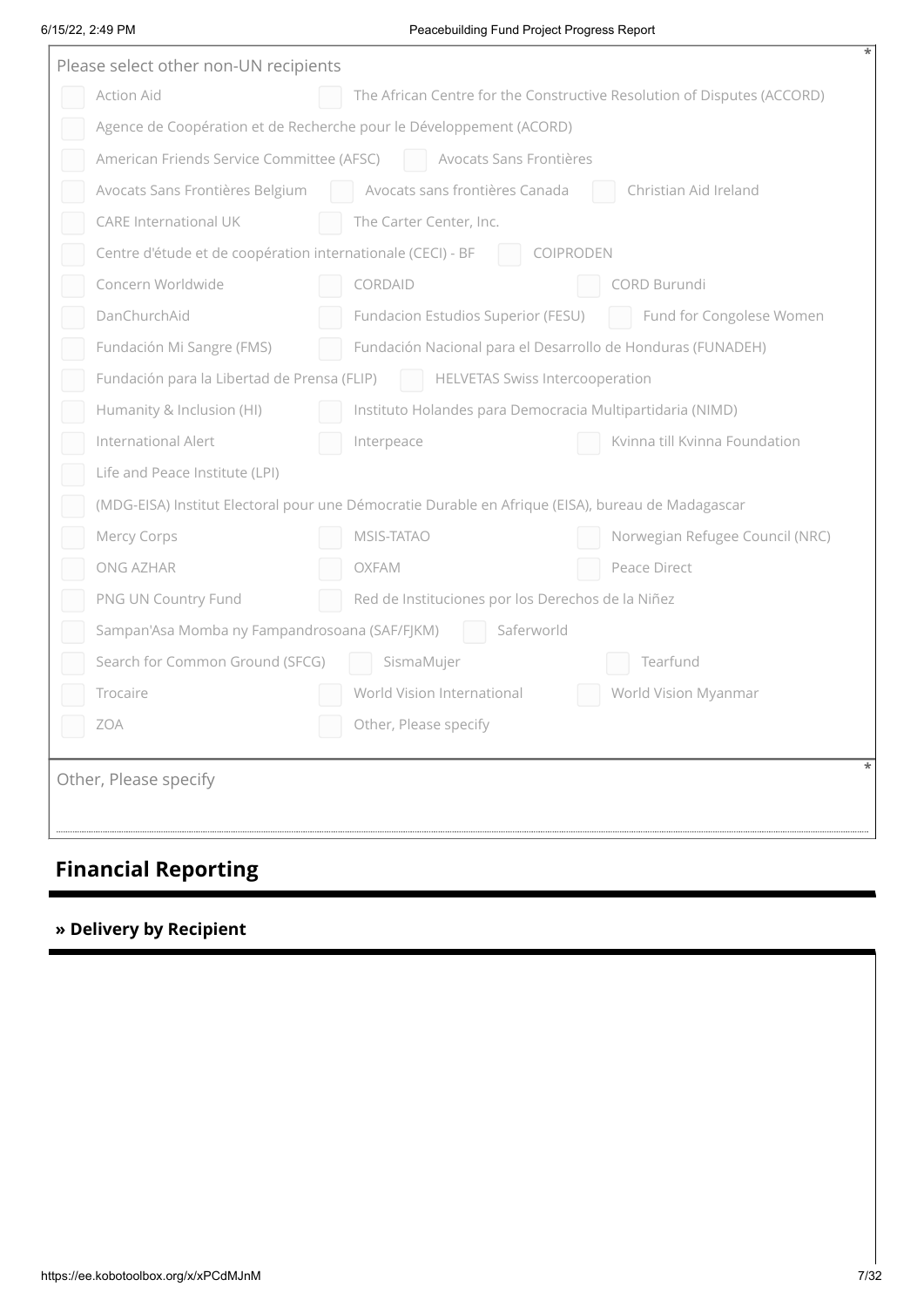| 19722, 2.79110<br><b>1 Caccbullully Fully Fighted Frogress Report</b>                                                                                                                                                                                                                                                                                                                                                         |                                                                                                     |
|-------------------------------------------------------------------------------------------------------------------------------------------------------------------------------------------------------------------------------------------------------------------------------------------------------------------------------------------------------------------------------------------------------------------------------|-----------------------------------------------------------------------------------------------------|
| Please enter the total amounts in US dollars allocated to each recipient organization                                                                                                                                                                                                                                                                                                                                         |                                                                                                     |
| Please enter the original budget amount, amount transferred to date and estimated<br>$\mid$ expenditure by recipient.                                                                                                                                                                                                                                                                                                         |                                                                                                     |
| Please make sure you enter the correct amount. All values should be entered in US Dollars                                                                                                                                                                                                                                                                                                                                     |                                                                                                     |
| For cross-border projects, group the amounts by agency, even if different country offices are involved.<br>You will have the opportunity to share a more detailed budget in the next section.                                                                                                                                                                                                                                 |                                                                                                     |
| Recipients<br><b>Total Project</b><br>Expenditure<br><b>Transfers to</b><br><b>Budget</b><br>to date<br>date<br>(in US \$)<br>(in US \$)<br>(in US \$)<br>Please enter the total<br>Please enter the total<br>amount transferred to<br>each recipient to date in<br>US Dollars<br>Please enter the<br>budget as is in the<br>project document in US<br>pollars<br><i>approximate amount</i><br>spent to date in US<br>dollars | $\vert$ Implementati<br>on rate as a<br>percentage of<br>total budget<br>(calculated automatically) |
| <b>UNWOMEN:</b><br><b>United</b><br><b>Nations</b><br><b>Entity for</b><br>Gender<br>Equality and<br>2800000<br>1996143.57<br>2800000<br>the<br><b>Empowerme</b><br>nt of<br>Women                                                                                                                                                                                                                                            | 71.29%                                                                                              |
|                                                                                                                                                                                                                                                                                                                                                                                                                               |                                                                                                     |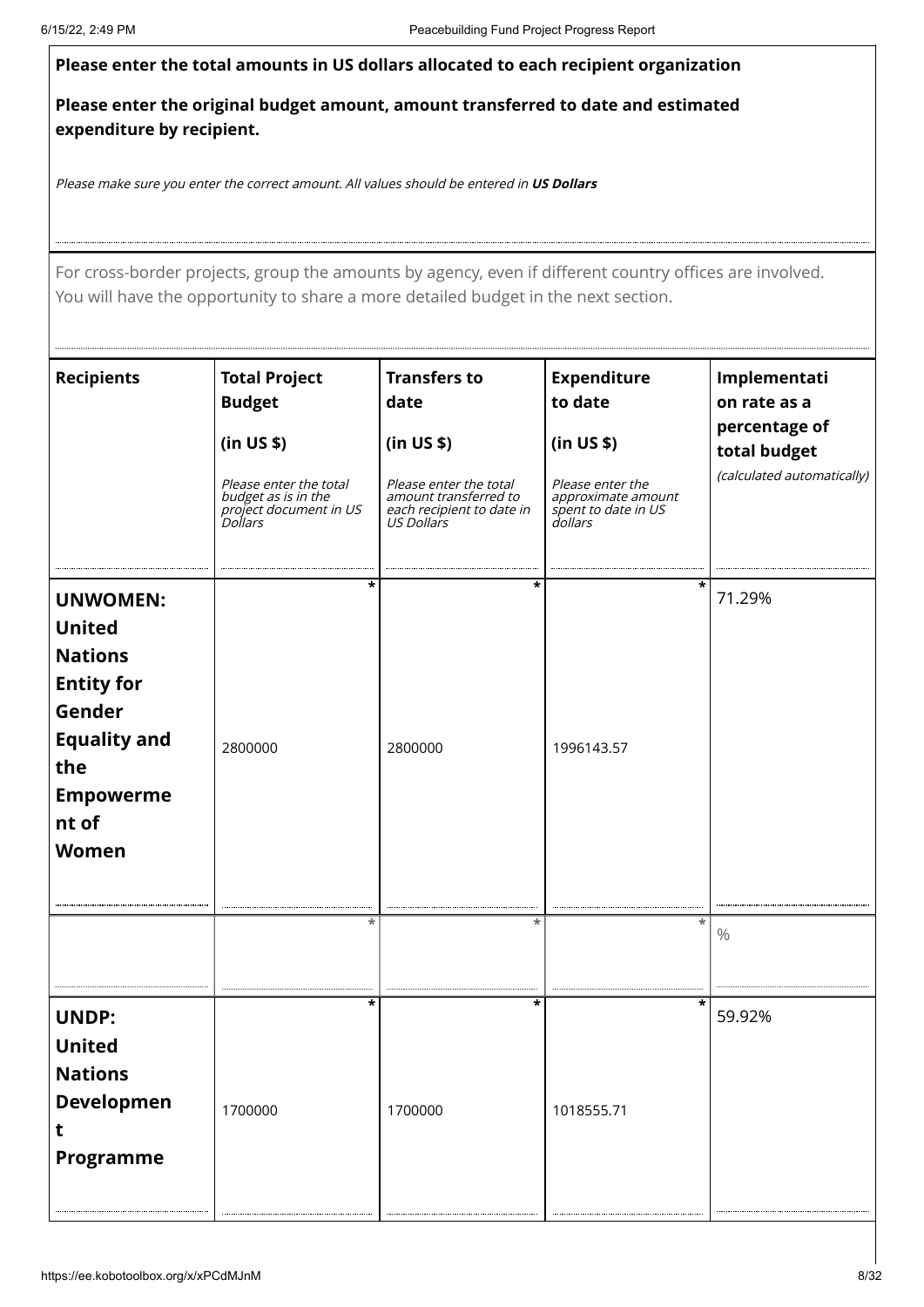|                                       | *                                                                        | *                                     | $\ast$                                                      | $\%$                   |
|---------------------------------------|--------------------------------------------------------------------------|---------------------------------------|-------------------------------------------------------------|------------------------|
| ,,,,,,,,,,,,,,,,,,,,,,,,,,,,,         | --------                                                                 | ,,,,,,,                               |                                                             |                        |
|                                       | $\ast$                                                                   | $^\star$                              | $\ast$                                                      | $\%$                   |
|                                       |                                                                          |                                       |                                                             |                        |
|                                       | $\ast$                                                                   | $\star$                               | $\star$                                                     | $\%$                   |
|                                       |                                                                          |                                       |                                                             |                        |
|                                       | $\star$                                                                  | $\ast$                                | $\ast$                                                      | $\%$                   |
|                                       |                                                                          |                                       |                                                             |                        |
| ,,,,,,,,,,,,,,,,,,,,,,                | $\ast$                                                                   | $^\star$                              | $\ast$                                                      | --------------<br>$\%$ |
|                                       |                                                                          |                                       |                                                             |                        |
|                                       | -------------------<br>$\ast$                                            | ,,,,,,,,<br>---------<br>$\ast$       | ,,,,,,,,,,,,,,,,,<br><br>$\star$                            | $\%$                   |
|                                       |                                                                          |                                       |                                                             |                        |
|                                       | $\ast$                                                                   | $^\star$                              | $\ast$                                                      | $\%$                   |
|                                       |                                                                          |                                       |                                                             |                        |
|                                       | -------------------------<br><br>$\ast$                                  | --------------------<br>.<br>$^\star$ | --------------------<br>,,,,,,,,,,,,,,,,,,,,,,,,,<br>$\ast$ |                        |
|                                       |                                                                          |                                       |                                                             | $\%$                   |
|                                       | $\ast$                                                                   | $^\star$                              | $^\ast$                                                     |                        |
|                                       |                                                                          |                                       |                                                             | $\%$                   |
|                                       | --------------------------<br><br>$\ast$                                 | <br>--------------<br>$^\star$        | <br><br>$\ast$                                              |                        |
|                                       |                                                                          |                                       |                                                             | $\%$                   |
|                                       | $\star$                                                                  | $\ast$                                | $\ast$                                                      |                        |
|                                       |                                                                          |                                       |                                                             | $\%$                   |
| <br>                                  | *                                                                        | *                                     | $\star$                                                     |                        |
|                                       |                                                                          |                                       |                                                             | $\%$                   |
|                                       | $\ast$                                                                   | $\ast$                                | $\ast$                                                      | --------               |
|                                       |                                                                          |                                       |                                                             | $\%$                   |
|                                       | ----------------------------------<br>,,,,,,,,,,,,,,,,,,,,,,,,,,,,,,,,,, |                                       |                                                             |                        |
|                                       |                                                                          |                                       |                                                             |                        |
|                                       |                                                                          |                                       |                                                             |                        |
|                                       |                                                                          |                                       |                                                             |                        |
|                                       |                                                                          |                                       |                                                             |                        |
| https://ee.kobotoolbox.org/x/xPCdMJnM |                                                                          |                                       |                                                             | 9/32                   |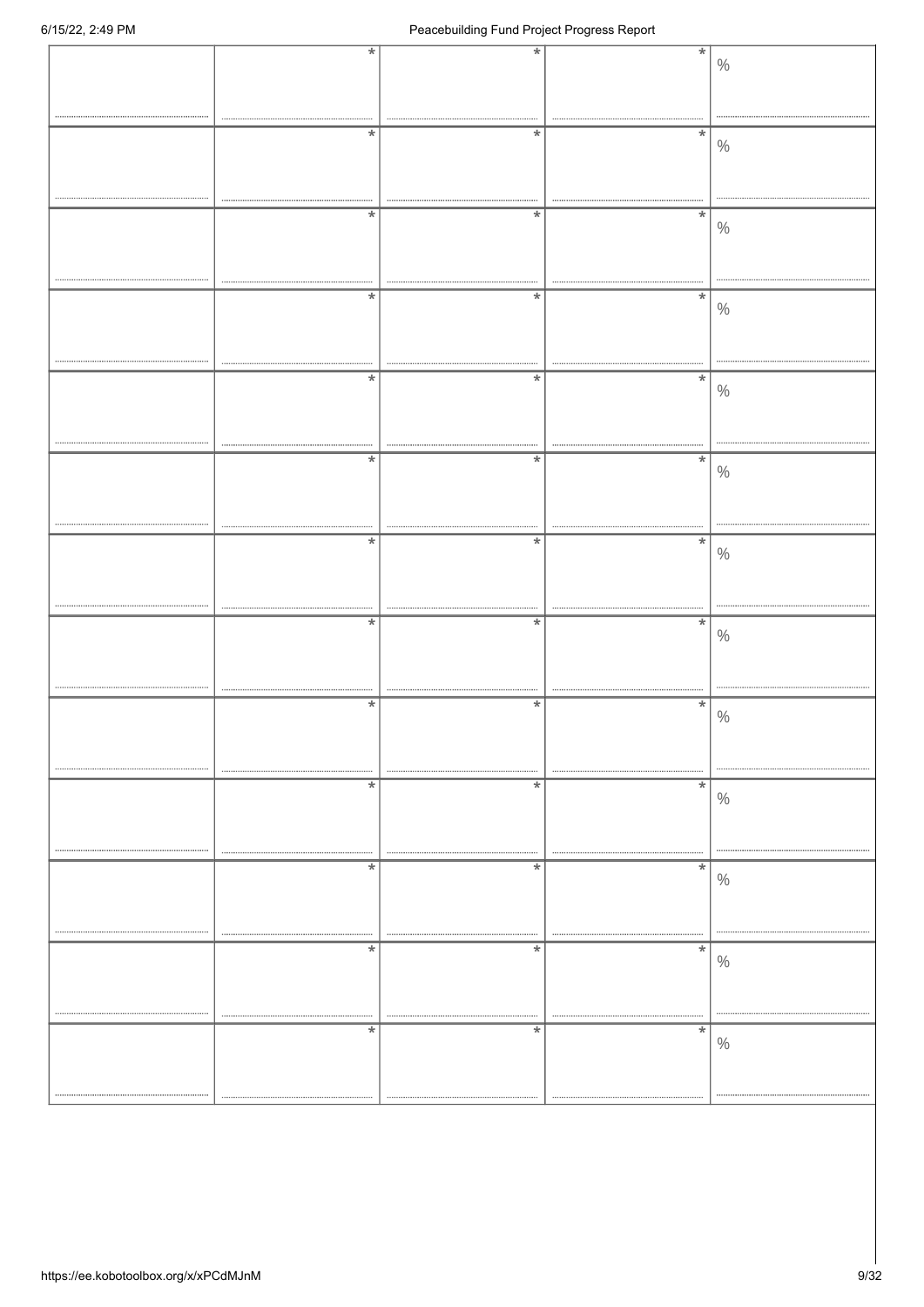| <b>TOTAL</b>                                                                                                                                                                                          | 4500000                                                                     | 4500000 | 3014699.28 | 66.9 |
|-------------------------------------------------------------------------------------------------------------------------------------------------------------------------------------------------------|-----------------------------------------------------------------------------|---------|------------|------|
|                                                                                                                                                                                                       |                                                                             |         |            | 9%   |
| The approximate implementation rate as percentage of total project budget based on the values<br>entered in the above matrix is 66.99%. Can you confirm that this is correct?<br>Incorrect<br>Correct |                                                                             |         |            |      |
|                                                                                                                                                                                                       | If it is incorrect, please enter the approximate implementation rate as a % |         |            |      |

## **» Gender-responsive Budgeting**

| Indicate what <b>percentage (%)</b> of the budget contributes to gender equality or women's<br>empowerment (GEWE)?<br>93                                                                                                                        |  |
|-------------------------------------------------------------------------------------------------------------------------------------------------------------------------------------------------------------------------------------------------|--|
| The dollar amount of the budget contributing to Gender Equality and Women's Empowerment (GEWE)<br>based on percentage entered above and total project budget is US \$ 4185000. Can you confirm that<br>this is correct?<br>Correct<br>Incorrect |  |
| If it is incorrect, please enter the budget amount allocated to GEWE in US Dollars                                                                                                                                                              |  |
| Amount expended to date on efforts contributiong to gender equality or women's empowerment is<br><b>US \$ 2803670.33.</b> Is this correct?<br>Correct<br>Incorrect                                                                              |  |
| If it is incorrect, please enter the expenditure to date on GEWE in US dollars                                                                                                                                                                  |  |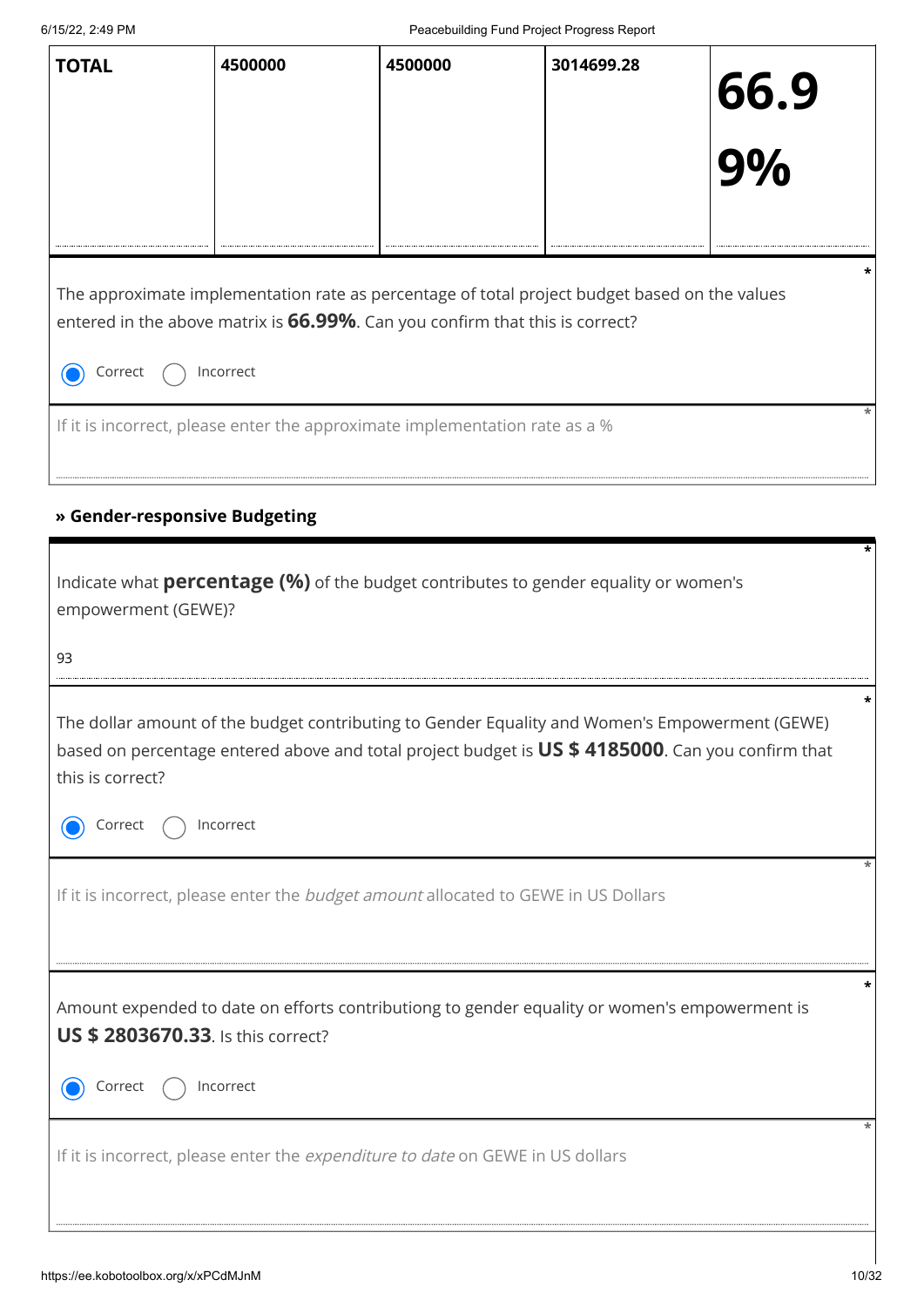$\mathsf I$ 

| ATTACH PROJECT EXCEL BUDGET SHOWING CURRENT APPROXIMATE EXPENDITURE.    |  |
|-------------------------------------------------------------------------|--|
| The templates for the budget are available here                         |  |
|                                                                         |  |
| PBF Expenditure Report_SSR_UN Women and UNDP 13 June 2022-11_47_35.xlsx |  |
|                                                                         |  |

## **Project Markers**

| Please select the Gender Marker Associated with this project                                                                                                                       | $\star$ |
|------------------------------------------------------------------------------------------------------------------------------------------------------------------------------------|---------|
| Score 1 for projects that contribute in some way to gender equality, but not significantly (less than 30% of the total<br>budget for GEWE)                                         |         |
| Score 2 for projects that have gender equality as a significant objective and allocate between 30 and 79% of the total<br>project budget to GEWE                                   |         |
| Score 3 for projects that have gender equality as a principal objective and allocate at least 80% of the total project<br>budget to Gender Equality and Women's Empowerment (GEWE) |         |
| Please select the Risk Marker Associated with this project                                                                                                                         | *       |
| Risk marker 0 = low risk to achieving outcomes                                                                                                                                     |         |
| Risk marker 1 = medium risk to achieving outcomes                                                                                                                                  |         |
| Risk marker $2 =$ high risk to achieving outcomes                                                                                                                                  |         |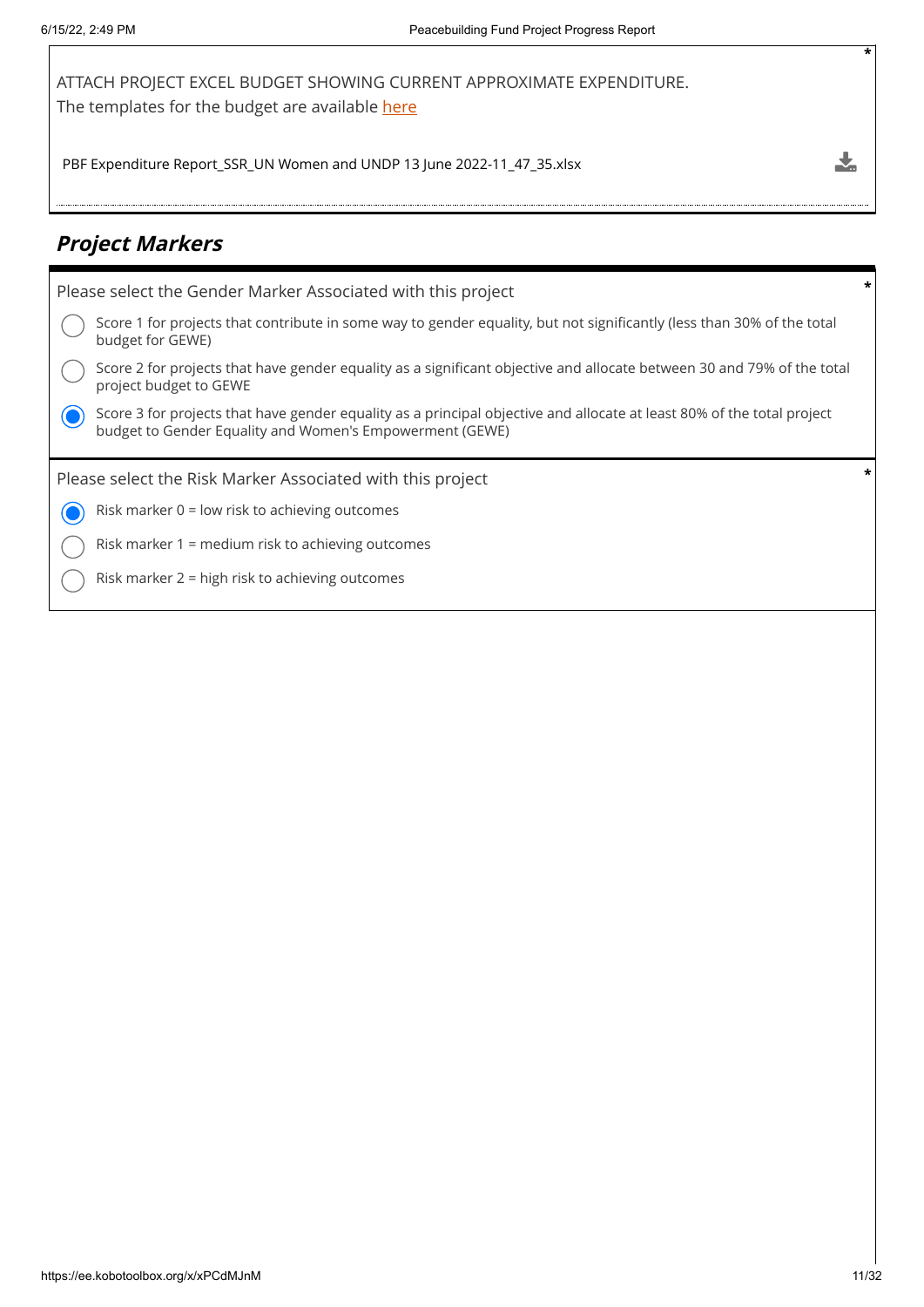| Please select the PBF Focus Area associated with this project                     | $\ast$ |
|-----------------------------------------------------------------------------------|--------|
| (1.1) Security Sector Reform                                                      |        |
| (1.2) Rule of Law                                                                 |        |
| (1.3) Demobilisation, Disarmament and Reintegration                               |        |
| (1.4) Political Dialogue                                                          |        |
| (2.1) National reconciliation                                                     |        |
| (2.2) Democratic Governance                                                       |        |
| (2.3) Conflict prevention/management                                              |        |
| (3.1) Employment                                                                  |        |
| (3.2) Equitable access to social services                                         |        |
| (4.1) Strengthening of essential national state capacity                          |        |
| (4.2) Extension of state authority/Local Administration                           |        |
| (4.3) Governance of peacebuilding resources (including PBF Secretariats)          |        |
| Is the project part of one or more PBF priority windows?<br>Select all that apply | *      |
| Gender promotion initiative                                                       |        |
| Youth promotion initiative                                                        |        |
| Transition from UN or regional peacekeeping or special political missions         |        |
| Cross-border or regional project                                                  |        |
| None                                                                              |        |

## **PART I: OVERALL PROJECT PROGRESS**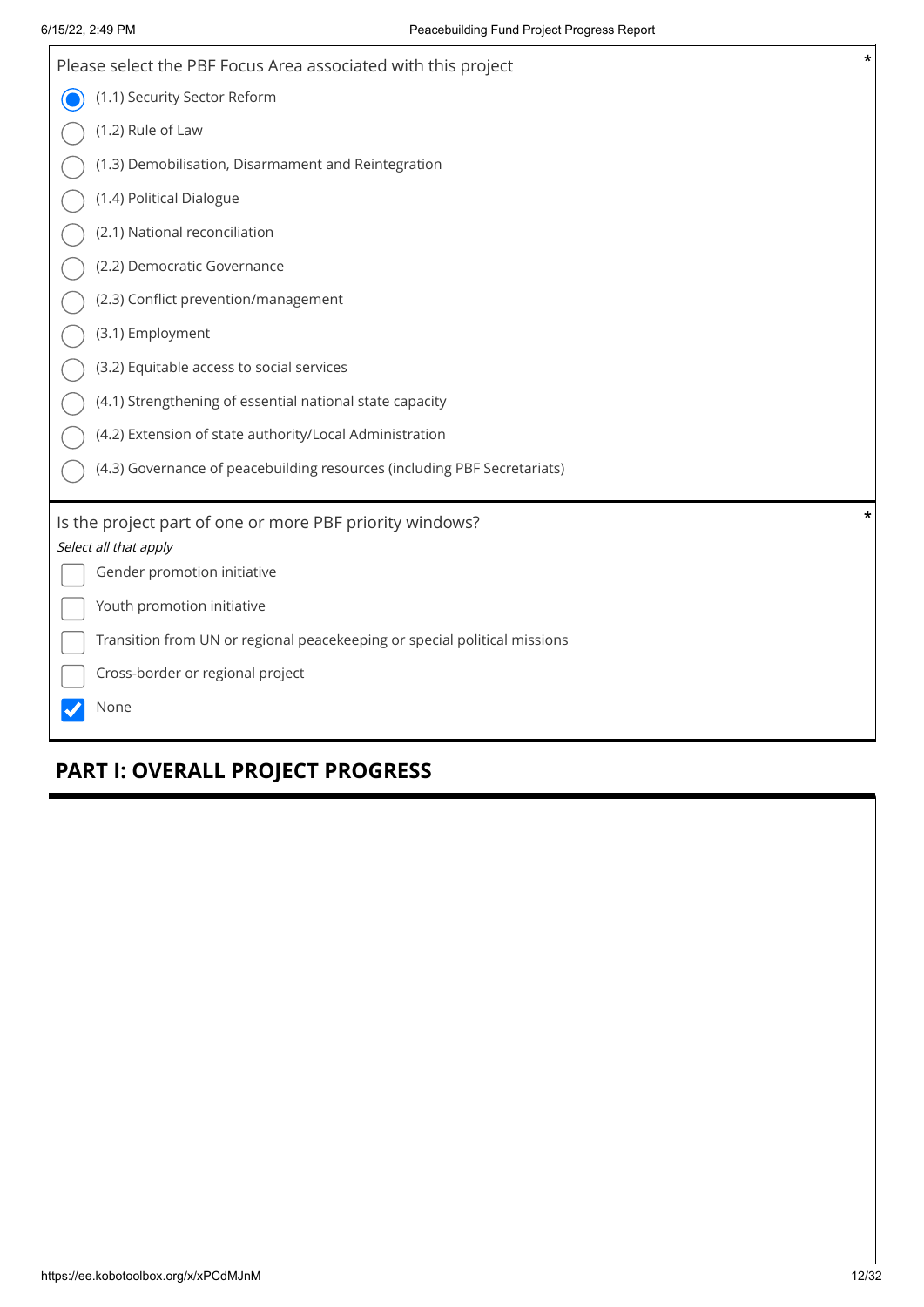NOTES FOR COMPLETING THE REPORT:

- Avoid acronyms and UN jargon, use general /common language.
- Report on what has been achieved in the reporting period, not what the project aims to do.
- Be as concrete as possible. Avoid theoretical, vague or conceptual discourse.
- Ensure the analysis and project progress assessment is gender and age sensitive.
- If relevant, please include any COVID-19 related considerations, adjustments and results and respond to section IV. **(This section is optional)**

Briefly outline the *status of the project* in terms of implementation cycle, including whether preliminary/preparatory activities have been completed (i.e. contracting of partners, staff recruitment, etc.)

Please limit your response to 1500 characters including spaces.

**- The formation of Women Security Networks, Security Needs Assessment, the development of the National Action Plan (NAP) on UNSCR 1325 along with its Security Sector Reform (SSR) specific NAP, and formation of the Inter-Ministerial Committee on the SSR are ongoing.**

**- UNDP finalized the review of proposals from civil society organization (CSO) partners who will support the development, validation, dissemination and implementation of the NAP on Gender and SSR. The CSOs will also conduct advocacy campaigns to make the security sector attractive and viable career path for women.**

**- A letter of Agreement was signed with the Ministry of Gender, Child, and Social Welfare (MGCSW) to continue implementation of the project activities.**

**- Development of concept notes for implementation of key activities including development of the NAP on Gender and SSR were initiated.**

**- Most key staff to implement the project have been recruited. The latest was the Senior Gender Advisor to support the South Sudan Disarmament, Demobilization and Reintegration Commission (SSDDRC) who joined in April 2022. Last employment actions for the project involve professionals that will work to on the NAP, Gender Strategy, and the Reviewing of Training Curriculum for the unified forces that are expected to be onboard by the end of June 2022. - A contracted third-party service provider has begun the Joint Gender Security Needs Assessment and Gender Analysis of the Security Sector across the country.**

**\***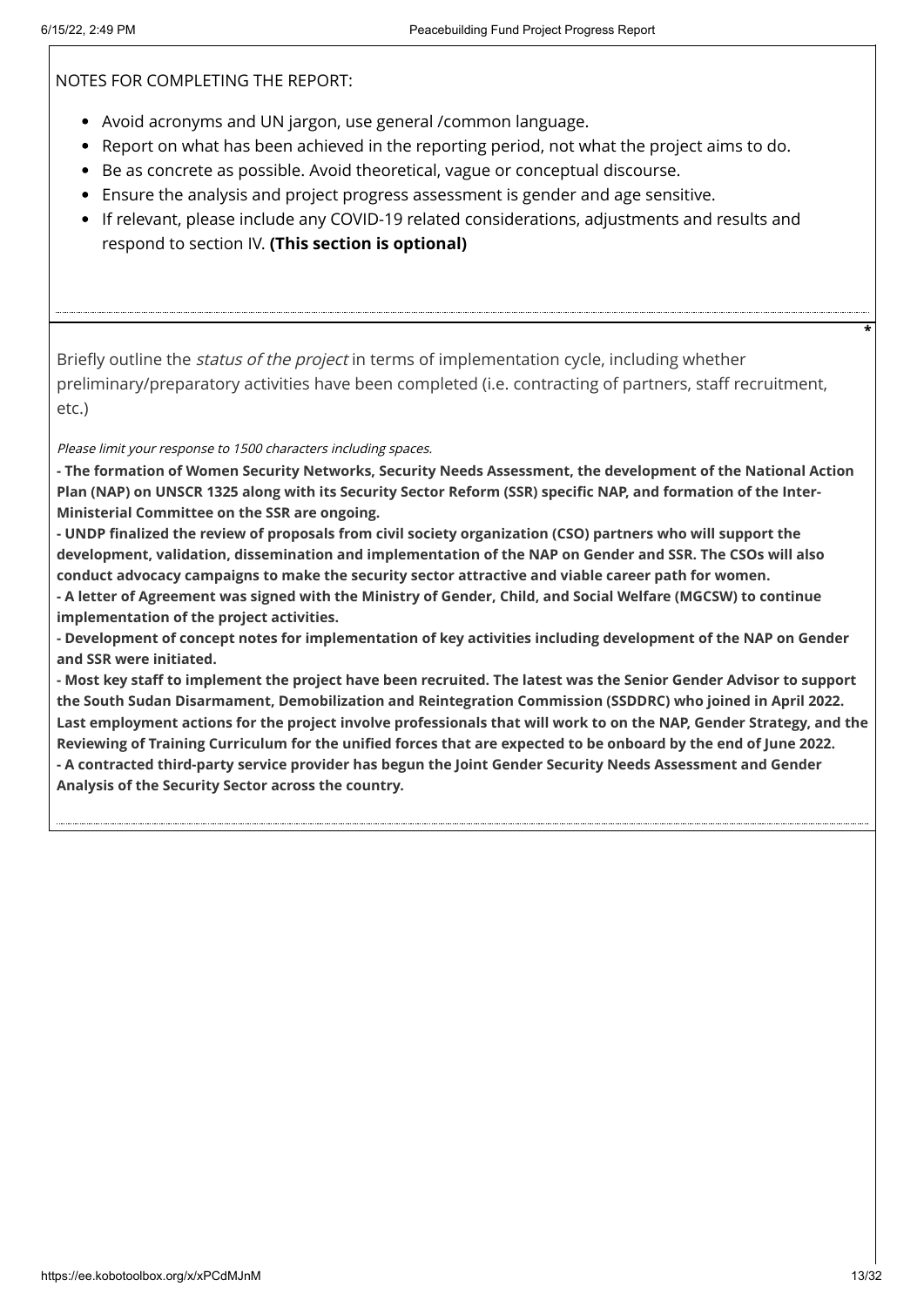Summarize the main structural, institutional or societal level change the project has contributed to. This is not anecdotal evidence or a list of individual outputs, but a description of progress made toward the main purpose of the project

#### FOR PROJECTS WITHIN SIX MONTHS OF COMPLETION ONLY; (1500 character limit)

**Gendering security sector in the world's newest country represents a trailblazing endeavour, to which this project has substantively contributed. Convening and organizing women together across the security sector institutions for the first time in their professional lives, provision of avenues for regional peer-learning, and substantively reviewing the status and practices of the security sector institutions and actors from a gender perspective represent examples from the reporting period which have societally, structurally, and institutionally contributed towards gendersensitive SSR in South Sudan. South Sudan Security Sector Women's Networks for the South Sudan National Police Service, South Sudan Peoples' Defence Forces, and South Sudan Prisons Service respectively were formed. In May 2022, a nation-wide Women's Security Sector Network, an umbrella body for the networks, was formed, which represents 178 women security sector actors. The Women's Networks represent avenues for women's championing in the security sector, and they represent concrete platforms for central advocacy efforts, such as to encourage more women to join the security institutions.**

**Due to active participation and involvement of women and youth, the Police Community Relationship Committees (PCRCs) have maintained a consultative processes for finding solutions for safety to be both inclusive and sustainable, and building trust between communities and the security sector actors. As a result, the general security in communities has improved with women reporting an increased sense of safety and security as they carry out their daily activities. This has been enabled by the village watch groups who have remained vigilant and accompany the women in locations prone to insecurity. Through continued engagement, understanding of the security sector as whole and how the security needs of women and girls and men can be realised within the SSRs has continued to increase. This sense of security continues to be reflected in the strong recommendations from the community consultations. Notably, due to the sustained community sensitization sessions on SSRs, emphasis on collaboration between the security forces and the community has increased (and maintained) the trust between the security forces with the community thus allowing women and girls to confidently share their security concerns and needs.** 

**The trained women's groups and CSOs has supported women and girls on reporting of security and human rights violations, including violence experienced by women and girls. As a result of mentorship training sessions on gender for the special protection units (SPUs), more women have been deployed in the unit. Given capacity strengthening sessions and increase in women in the SPUs has increased gender sensitivity in investigations involving survivors of sexual and gender-based violence.**

## **PART II: RESULT PROGRESS BY PROJECT OUTCOME**

**\***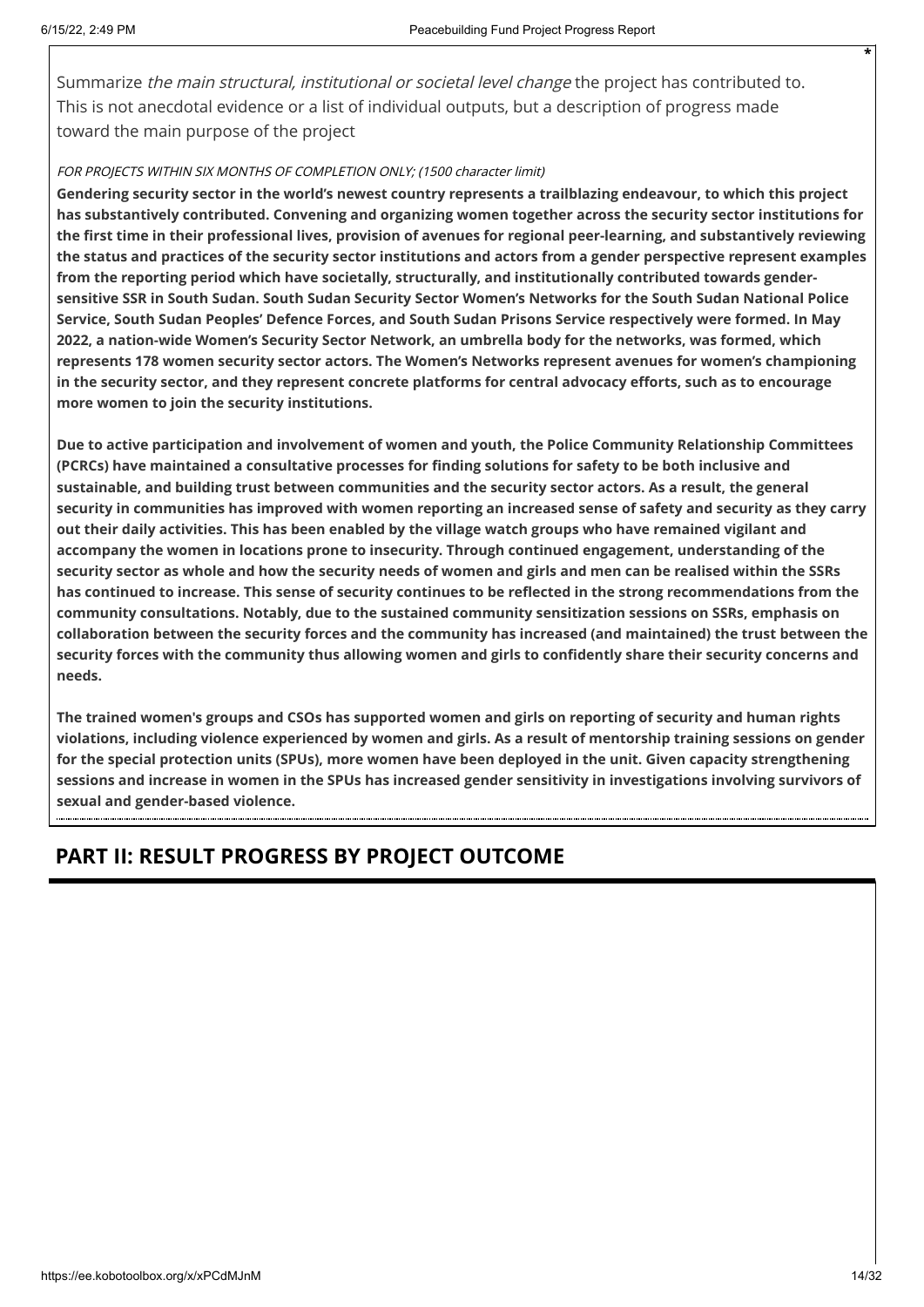$\overline{\phantom{a}}$ 

| Describe overall progress under each Outcome made during the reporting period (for June reports:<br>January-June; for November reports: January-November; for final reports: full project duration).<br>Do not list individual activities. If the project is starting to make/has made a difference at the outcome<br>level, provide specific evidence for the progress (quantitative and qualitative) and explain how it<br>impacts the broader political and peacebuilding context. |  |  |  |  |  |  |  |
|---------------------------------------------------------------------------------------------------------------------------------------------------------------------------------------------------------------------------------------------------------------------------------------------------------------------------------------------------------------------------------------------------------------------------------------------------------------------------------------|--|--|--|--|--|--|--|
| • "On track" refers to the timely completion of outputs as indicated in the workplan.<br>"On track with peacebuilding results" refers to higher-level changes in the conflict or peace<br>factors that the project is meant to contribute to. These effects are more likely in mature<br>projects than in newer ones.                                                                                                                                                                 |  |  |  |  |  |  |  |
| How many OUTCOMES does this project have                                                                                                                                                                                                                                                                                                                                                                                                                                              |  |  |  |  |  |  |  |
| 4 5 6 7 8<br> 3 <br>more than 8.<br>$1 \quad \blacksquare$<br>$\overline{2}$                                                                                                                                                                                                                                                                                                                                                                                                          |  |  |  |  |  |  |  |
| Please write out the project outcomes as they are in the project results framework found in the project<br>document                                                                                                                                                                                                                                                                                                                                                                   |  |  |  |  |  |  |  |
| Outcome 1:<br>Security sector interventions are informed by the security needs and priorities of women and girls                                                                                                                                                                                                                                                                                                                                                                      |  |  |  |  |  |  |  |
| Outcome 2:<br>Communities are empowered to voice and assert their rights to protection and institutions are equipped to respond<br>to community security needs in an inclusive and gender-responsive manner                                                                                                                                                                                                                                                                           |  |  |  |  |  |  |  |
| *<br>Outcome 3:<br>Coordination mechanism among key security sector institutions is improved to address the security needs of<br>individual and communities in a gender responsive and inclusive manner                                                                                                                                                                                                                                                                               |  |  |  |  |  |  |  |
| Outcome 4:                                                                                                                                                                                                                                                                                                                                                                                                                                                                            |  |  |  |  |  |  |  |
| Outcome 5:                                                                                                                                                                                                                                                                                                                                                                                                                                                                            |  |  |  |  |  |  |  |
| Outcome 6:                                                                                                                                                                                                                                                                                                                                                                                                                                                                            |  |  |  |  |  |  |  |
| Outcome 7:                                                                                                                                                                                                                                                                                                                                                                                                                                                                            |  |  |  |  |  |  |  |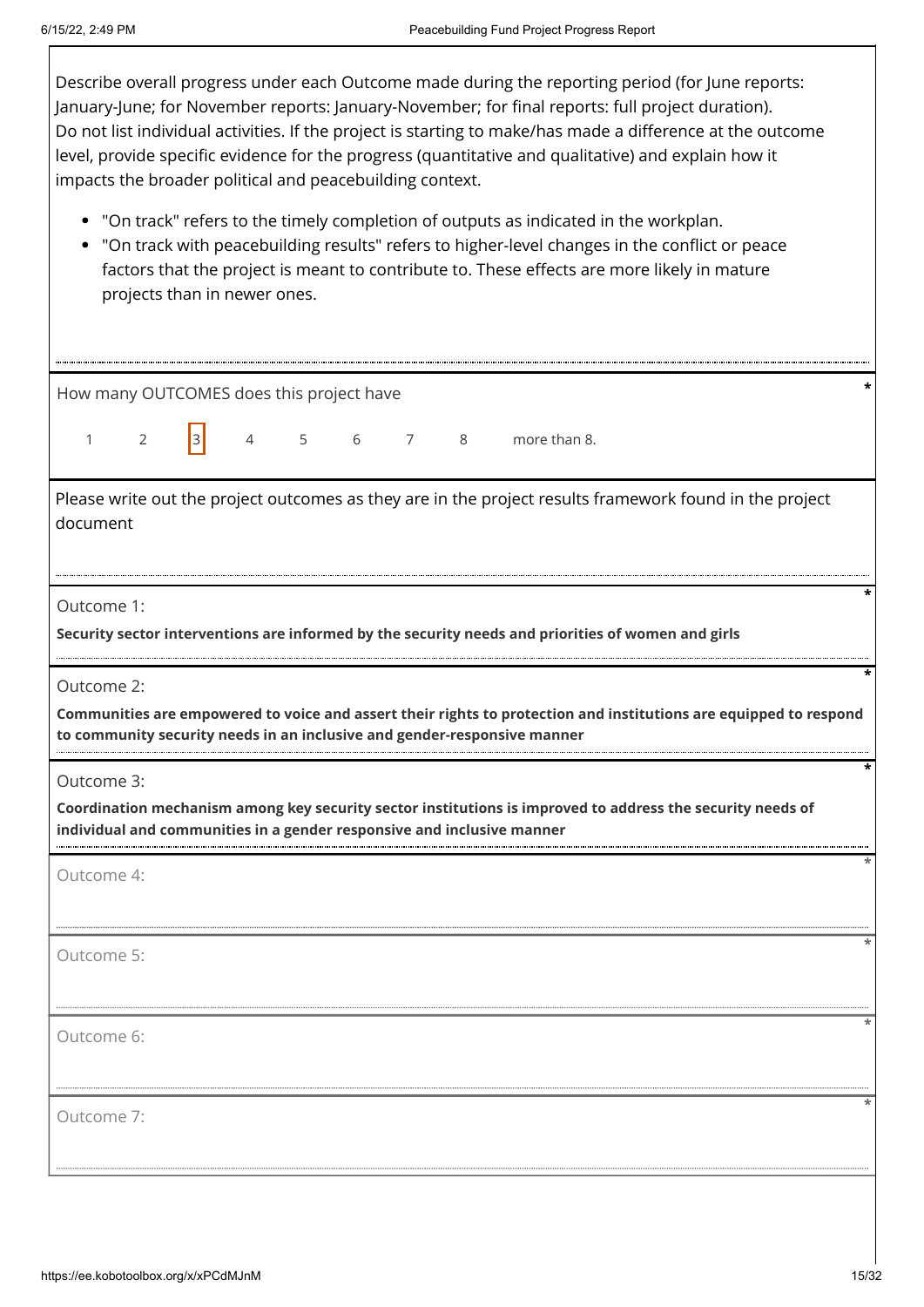Outcome 8:

#### Additional Outcomes

If the project has more than 8 outcomes, please enumerate the remaining outcomes here

**\***

**\***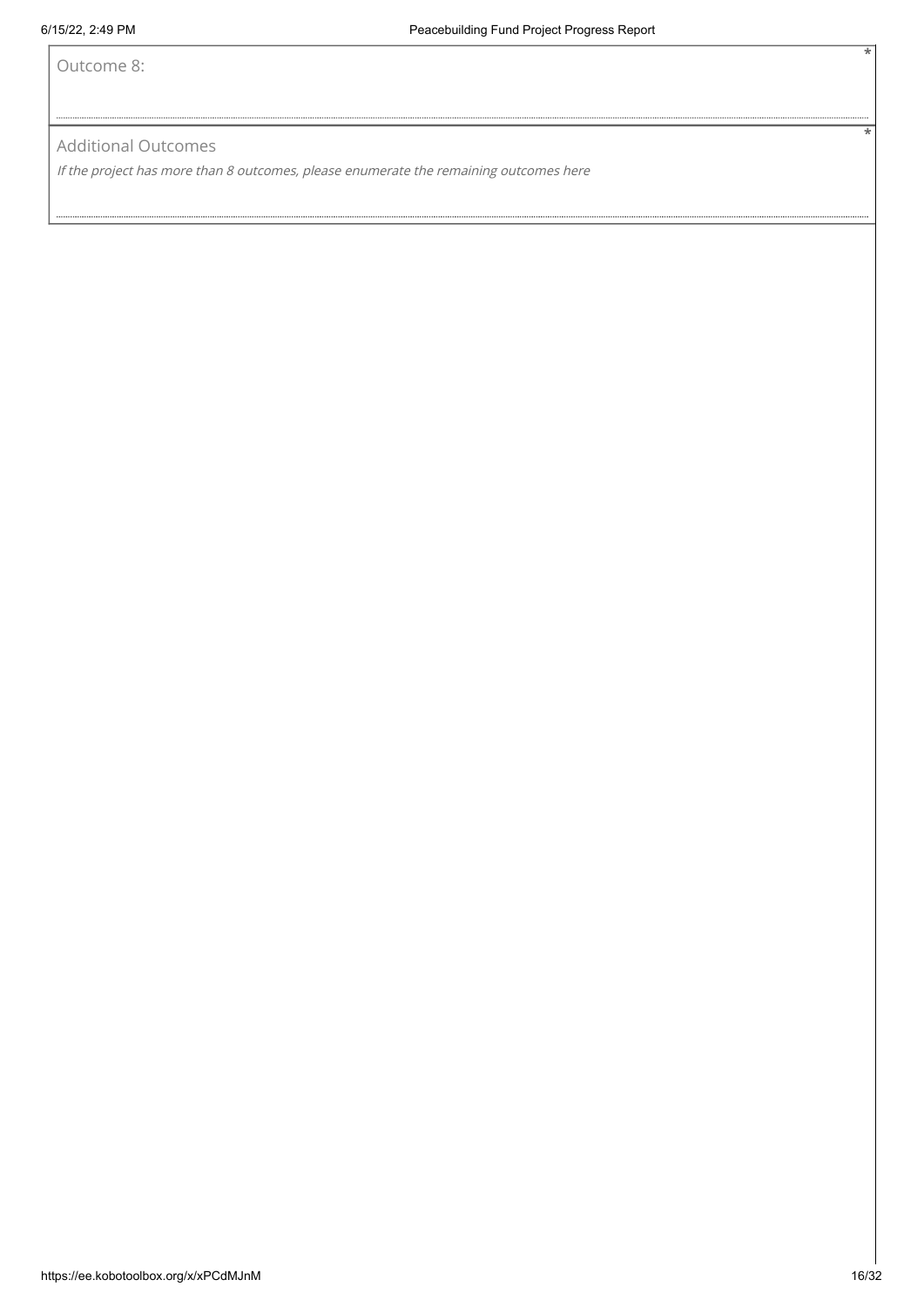$\mathbf{r}$ 

| <b>Outcome 1:</b>                                                                                                                                                                                                                                                                                                                                                                                                                                                                                                                                                                                                                                                                                                                                                                                                                                                                                                                                                                                                                                                                                             |
|---------------------------------------------------------------------------------------------------------------------------------------------------------------------------------------------------------------------------------------------------------------------------------------------------------------------------------------------------------------------------------------------------------------------------------------------------------------------------------------------------------------------------------------------------------------------------------------------------------------------------------------------------------------------------------------------------------------------------------------------------------------------------------------------------------------------------------------------------------------------------------------------------------------------------------------------------------------------------------------------------------------------------------------------------------------------------------------------------------------|
| Security sector interventions are informed by the security needs and priorities of women and<br>girls                                                                                                                                                                                                                                                                                                                                                                                                                                                                                                                                                                                                                                                                                                                                                                                                                                                                                                                                                                                                         |
|                                                                                                                                                                                                                                                                                                                                                                                                                                                                                                                                                                                                                                                                                                                                                                                                                                                                                                                                                                                                                                                                                                               |
| *<br>Rate the current status of the outcome progress<br>1. Off Track<br>2. On Track<br>3. On Track with evidence of peacebuilding results                                                                                                                                                                                                                                                                                                                                                                                                                                                                                                                                                                                                                                                                                                                                                                                                                                                                                                                                                                     |
| Progress summary<br>Please limit your response to 3000 characters including spaces.<br>A contracted international development consultancy firm is conducting a joint gender security needs assessment in<br>10 States and 3 Administrative Areas. The firm will also carry out a joint gender analysis and mapping of the security<br>sector and its laws, policies, procedures, and processes at national and state levels to understand the following<br>components more in detail from a gender perspective.                                                                                                                                                                                                                                                                                                                                                                                                                                                                                                                                                                                               |
| Also, two international learning exchange visits for 19 members (10 females and 9 males) of the South Sudan<br>Peoples' Defence Forces and the Ministry of Defence and Veterans Affairs (MDVA) in Rwanda (March 2022) and<br>Ghana (April 2022) were conducted. Several military institutions were visited, and the delegation were briefed on<br>how gender mainstreaming was being implemented in line with the national, regional and international<br>instruments. The participants accelerated their motivation and envisioned direction for gender-responsive security<br>sector through seeing and hearing the concrete and successful examples in Rwanda and Ghana. The participants<br>expressed enthusiasm and willingness to champion and/or implement gender equality and women empowerment<br>practices learnt in the visits in their areas of responsibility. After the exchange visits, a debrief meeting to exchange<br>ideas on the learning experiences was held in June 2022. The discussions centred on how to adopt the experiences<br>and implement them in the context of South Sudan. |
| Consultations towards the development of the NAP on Gender and SSR were also initiated. Consultations were held<br>that brought together 40 CSO representatives (33% F) from across the country that generated recommendations to<br>be included in the NAP on Gender and SSR. Some of the recommendations include: Implementing institutional<br>policies that support increase in recruitment of more women in to the security forces and promotion of women;<br>More advocacy and awareness to encourage more women to join the security forces; women in uniform and<br>community women dialogues to strengthen community approaches to preventing violence and conflict in an<br>inclusive manner; Gender responsive budgeting in the security institutions; improve and increase accessibility of the<br>crime reporting mechanisms within the security forces; Integrate gender mainstreaming in the curriculums in the<br>training centers for the security forces; and establish gender desks within police stations-where they have not been<br>established, amongst others.                        |
| Indicate any additional analysis on how Gender Equality and Women's Empowerment and/or Youth<br>Inclusion and Responsiveness has been ensured under this Outcome<br>Please limit your response to 1500 characters including spaces.<br>The project ensures that gender equality and women's empowerment (GEWE) and youth inclusion have been in-<br>cooperated during project implementation, for example by deliberately including young men and women in all<br>project interventions. For example, during the exchange learning visits to Rwanda and Ghana, there was a gender<br>split for the participants. Out of the 19 participants, there were 10 females and 9 males. One of the CSO partners<br>being processed is also focusing on women and youth with special needs and disabilities.                                                                                                                                                                                                                                                                                                           |
|                                                                                                                                                                                                                                                                                                                                                                                                                                                                                                                                                                                                                                                                                                                                                                                                                                                                                                                                                                                                                                                                                                               |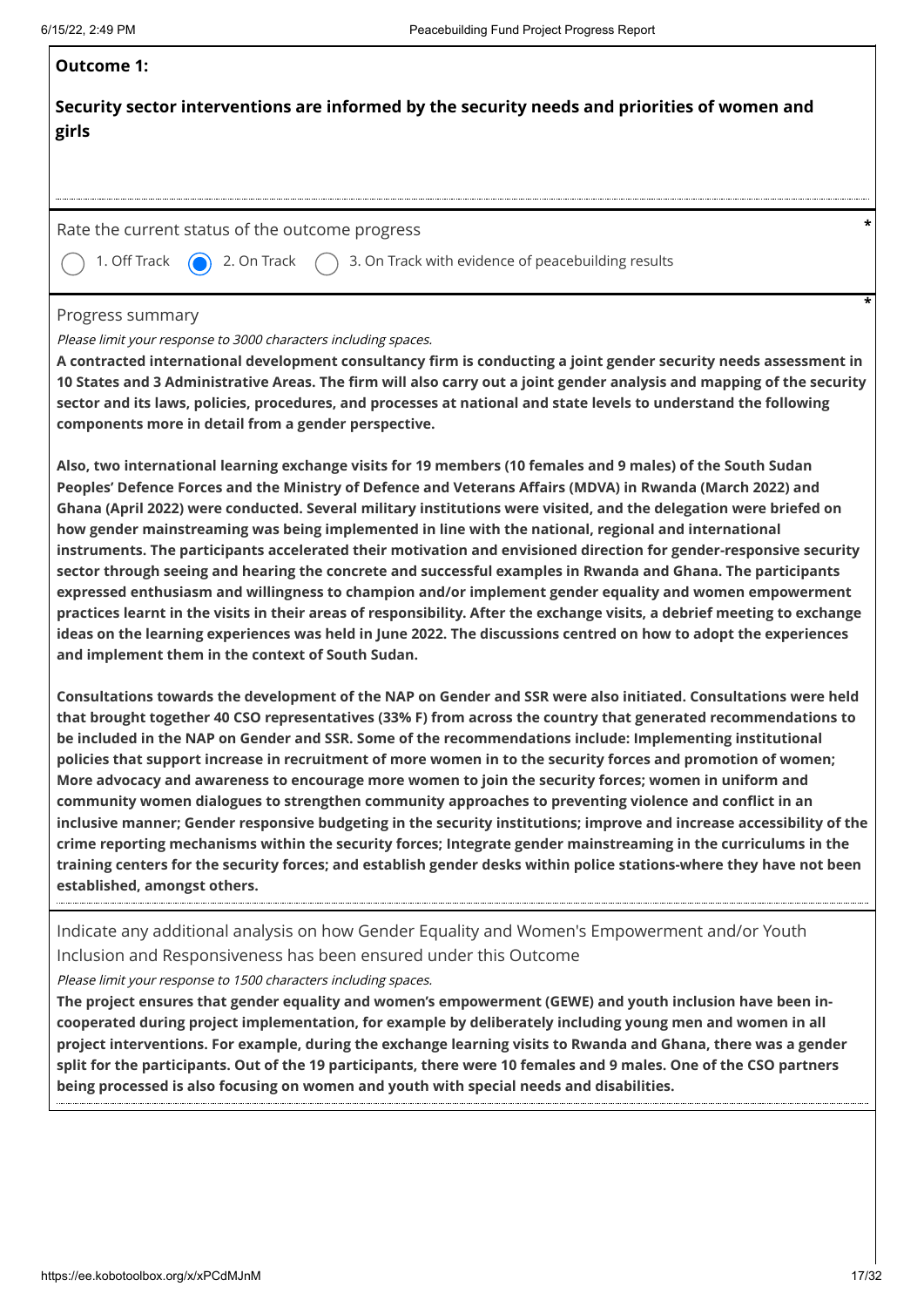| <b>Outcome 2:</b>                                                                                                                                                                                                                                                                                                                                                                                                                                                                                                                                                                                                                                                                                                                                                                                                                                                                                                                                                                                                                                                                                                                                                                                                                                                                                                                                                            |
|------------------------------------------------------------------------------------------------------------------------------------------------------------------------------------------------------------------------------------------------------------------------------------------------------------------------------------------------------------------------------------------------------------------------------------------------------------------------------------------------------------------------------------------------------------------------------------------------------------------------------------------------------------------------------------------------------------------------------------------------------------------------------------------------------------------------------------------------------------------------------------------------------------------------------------------------------------------------------------------------------------------------------------------------------------------------------------------------------------------------------------------------------------------------------------------------------------------------------------------------------------------------------------------------------------------------------------------------------------------------------|
| Communities are empowered to voice and assert their rights to protection and institutions are<br>equipped to respond to community security needs in an inclusive and gender-responsive<br>manner                                                                                                                                                                                                                                                                                                                                                                                                                                                                                                                                                                                                                                                                                                                                                                                                                                                                                                                                                                                                                                                                                                                                                                             |
|                                                                                                                                                                                                                                                                                                                                                                                                                                                                                                                                                                                                                                                                                                                                                                                                                                                                                                                                                                                                                                                                                                                                                                                                                                                                                                                                                                              |
| Rate the current status of the outcome progress                                                                                                                                                                                                                                                                                                                                                                                                                                                                                                                                                                                                                                                                                                                                                                                                                                                                                                                                                                                                                                                                                                                                                                                                                                                                                                                              |
| 1. Off Track<br>3. On Track with evidence of peacebuilding results<br>2. On Track                                                                                                                                                                                                                                                                                                                                                                                                                                                                                                                                                                                                                                                                                                                                                                                                                                                                                                                                                                                                                                                                                                                                                                                                                                                                                            |
| Progress summary<br>Please limit your response to 3000 characters including spaces.<br>A Senior Gender Adviser, recruited by UN Women, has been supporting the work of the SSDDRC. The Advisor<br>addressed the issues of women associated with armed forces in the training centres for the unified forces, as well as<br>provided technical guidance to SSDDRC for the reintegration of the ex-combatants, especially women and other<br>vulnerable groups. Given the heightened gender considerations in the context of conflict in South Sudan, the<br>SSDDRC is in need to do a gender-responsive and orderly discharge of ex-combatants, and reorganization of the<br>forces where gender issues have become key in the implementation of unified forces.                                                                                                                                                                                                                                                                                                                                                                                                                                                                                                                                                                                                              |
| Further, an international consultant is being recruited to support the development and operationalization of the<br>gender strategy for gender mainstreaming in the security sector. He/she will also monitor and report on the<br>implementation of international and regional agreements on gender equality as related to security sector<br>institutions. The aim is to identify gaps in the implementation of the international and regional laws on gender<br>equality and women empowerment in the security sector by the Government of South Sudan. The consultant will<br>devise a strategy to close the gaps between the implementation of the international and regional laws on gender<br>equality in the security sector, thus fostering the commitment of the Government of South Sudan at the time of<br>their ratification.                                                                                                                                                                                                                                                                                                                                                                                                                                                                                                                                   |
| UNDP has continued engagement with 24 PCRCs in 10 states and one administrative area as successful approach<br>through which various crimes are reported as result of the members organized community watch groups and night<br>patrols - all of which are contributing to deterring criminal activities.                                                                                                                                                                                                                                                                                                                                                                                                                                                                                                                                                                                                                                                                                                                                                                                                                                                                                                                                                                                                                                                                    |
| Equally, through sustained mentorship sessions between the UNDP staff and police within the SPUs, the capacity in<br>gender sensitive investigation as well as the number of number of women police officers in the SPUs has increased<br>across the 10 States.                                                                                                                                                                                                                                                                                                                                                                                                                                                                                                                                                                                                                                                                                                                                                                                                                                                                                                                                                                                                                                                                                                              |
| Indicate any additional analysis on how Gender Equality and Women's Empowerment and/or Youth<br>Inclusion and Responsiveness has been ensured under this Outcome<br>Please limit your response to 1500 characters including spaces.<br>Both experts, the Advisor of the SSDDRC, and the international consultant for the security sector gender strategy,<br>work closely in the cross-cutting areas of gender equality and women's empowerment, and youth inclusion and<br>responsiveness. In terms of DDR, inclusion of women and girls are the main focus area of the Advisor's<br>interventions. Then, young people in South Sudan, country emerging from conflict, are both a force for change and<br>renewal, and simultaneously a group that is vulnerable to being drawn into renewed violence with limited livelihood<br>and future prospects, therefore a special focus group in DDR. As for security sector's gender strategy, inclusion of<br>women represents one of the main raison d'être for the output in question, and youth considerations are included<br>in various forms and implementation considerations. These include, but are not limited to, the crosscutting interest<br>towards the creation of an enabling security sector environment in which young girls see security sector as gender-<br>responsive and interesting avenue for a career. |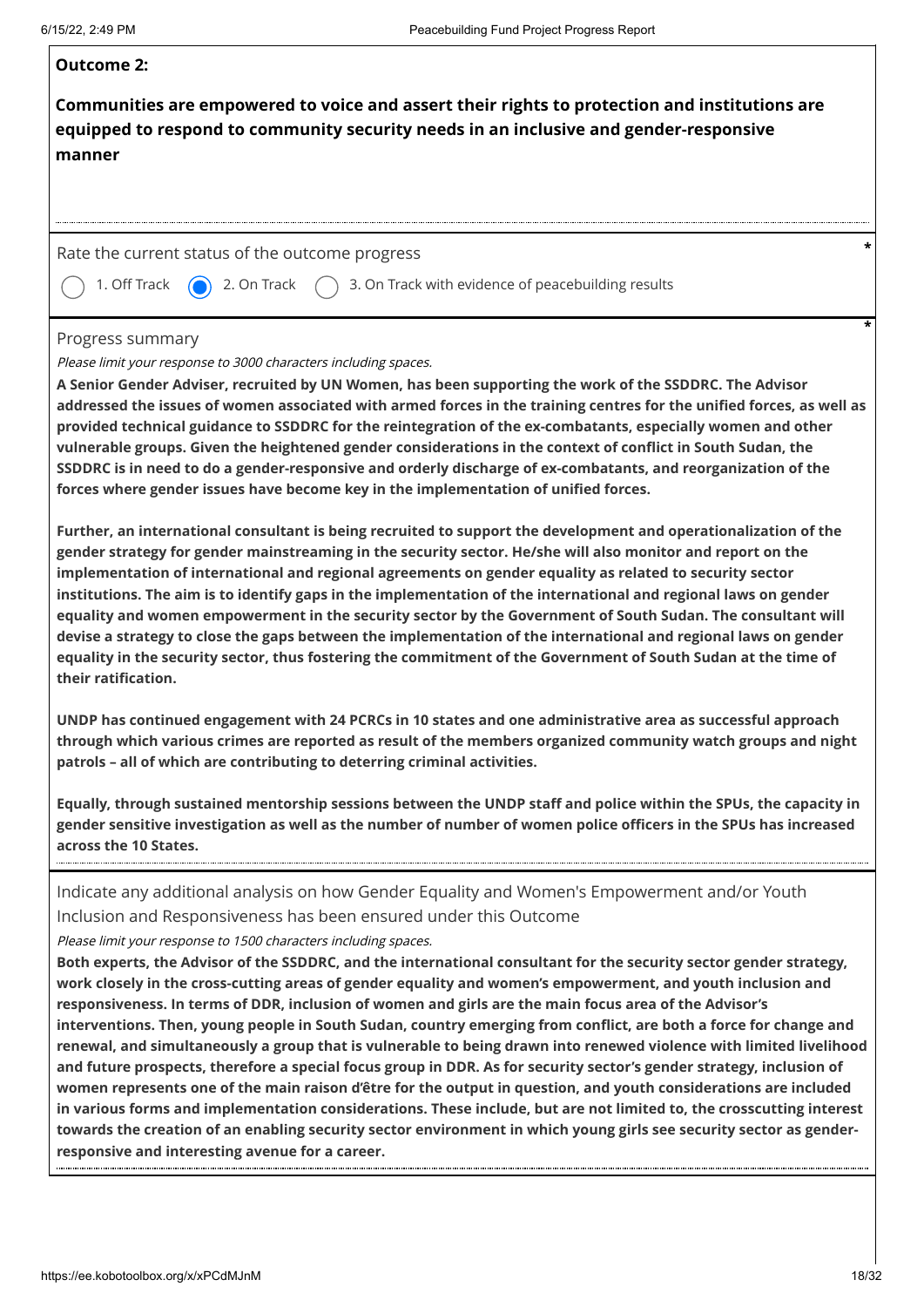$\mathbf{r}$ 

| <b>Outcome 3:</b>                                                                                                                                                                                                                                                                                                                                                                                                                                                                                                                                                                                            |
|--------------------------------------------------------------------------------------------------------------------------------------------------------------------------------------------------------------------------------------------------------------------------------------------------------------------------------------------------------------------------------------------------------------------------------------------------------------------------------------------------------------------------------------------------------------------------------------------------------------|
| Coordination mechanism among key security sector institutions is improved to address the                                                                                                                                                                                                                                                                                                                                                                                                                                                                                                                     |
| security needs of individual and communities in a gender responsive and inclusive manner                                                                                                                                                                                                                                                                                                                                                                                                                                                                                                                     |
|                                                                                                                                                                                                                                                                                                                                                                                                                                                                                                                                                                                                              |
|                                                                                                                                                                                                                                                                                                                                                                                                                                                                                                                                                                                                              |
| Rate the current status of the outcome progress                                                                                                                                                                                                                                                                                                                                                                                                                                                                                                                                                              |
| 1. Off Track<br>2. On Track<br>3. On Track with evidence of peacebuilding results                                                                                                                                                                                                                                                                                                                                                                                                                                                                                                                            |
| Progress summary                                                                                                                                                                                                                                                                                                                                                                                                                                                                                                                                                                                             |
| Please limit your response to 3000 characters including spaces.<br>The South Sudan Security Sector Women's Network for the South Sudan National Police Service was formed on 27th                                                                                                                                                                                                                                                                                                                                                                                                                            |
| of April 2022 as well as South Sudan Peoples' Defence Forces and South Sudan Prisons Service were formed on 11th<br>of May 2022 with support of UN Women. In total, 178 female members among the institutional and national<br>leaderships of the security sector will lead and participate in the Women's Networks. The three Women's Networks<br>are expected to build the capacity of the members, provide financial support and launch three advocacy campaigns<br>to make security sector attractive and a viable career path for women and girls in South Sudan.                                       |
| Furthermore, the women coalition for peace and development through EVE Organisation has been engaged to<br>conduct advocacy campaigns to make the security sector attractive and viable career path for women. Further, the<br>coalition will produce a documentary on women in the security sector featuring women in the security sector in<br>different locations and thereafter organize a screening of the documentary. The interviews will also include veteran<br>women and their experiences in the security sector.                                                                                 |
| Discussions between UN Women and the MGCSW are in advanced stage on the formation of the Inter-Ministerial<br>Gender and Security Sector Reform Committee. Groundwork is being laid through consultation with the relevant<br>partners, such as the Ministry of Defence and Veterans Affairs, the Ministry of Interior, and the relevant security<br>institutions to formally establish this Inter-Ministerial Committee. The formation of the Inter-Ministerial Committee<br>will act as the springboard to kick-off and operationalize the National Action Plan on the gender mainstreaming in<br>the SSR. |
| Indicate any additional analysis on how Gender Equality and Women's Empowerment and/or Youth                                                                                                                                                                                                                                                                                                                                                                                                                                                                                                                 |
| Inclusion and Responsiveness has been ensured under this Outcome                                                                                                                                                                                                                                                                                                                                                                                                                                                                                                                                             |
| Please limit your response to 1500 characters including spaces.<br>All the participants of the South Sudan Security Sector Women's Networks are all women. Although the next phase<br>of these activities will also enlist men as "Gender Equality Champions", the current networks are women-led, and<br>their ownership, leadership and agencies directly feed into the implementation of the subsequent activities under<br>this outcome, such as the advocacy campaigns and financial support of needs-based interventions of the networks.                                                              |
|                                                                                                                                                                                                                                                                                                                                                                                                                                                                                                                                                                                                              |
|                                                                                                                                                                                                                                                                                                                                                                                                                                                                                                                                                                                                              |
|                                                                                                                                                                                                                                                                                                                                                                                                                                                                                                                                                                                                              |
|                                                                                                                                                                                                                                                                                                                                                                                                                                                                                                                                                                                                              |
|                                                                                                                                                                                                                                                                                                                                                                                                                                                                                                                                                                                                              |
|                                                                                                                                                                                                                                                                                                                                                                                                                                                                                                                                                                                                              |

٦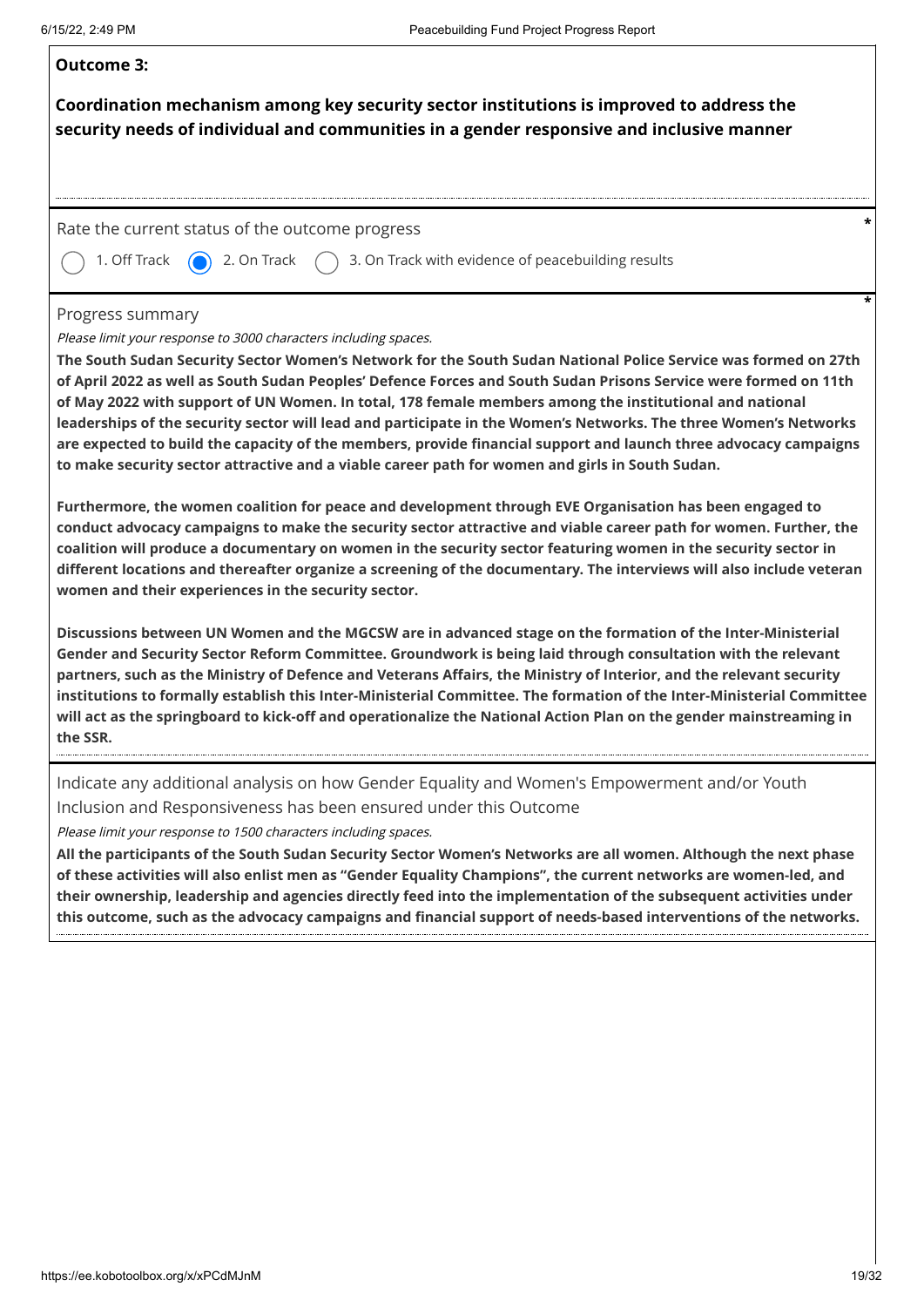| <b>Outcome 4:</b>                                                                                                                                                                                                                   |
|-------------------------------------------------------------------------------------------------------------------------------------------------------------------------------------------------------------------------------------|
|                                                                                                                                                                                                                                     |
| Rate the current status of the outcome progress<br>1. Off Track<br>$\binom{1}{2}$ 2. On Track $\binom{1}{2}$ 3. On Track with evidence of peacebuilding results                                                                     |
| Progress summary<br>Please limit your response to 3000 characters including spaces.                                                                                                                                                 |
| Indicate any additional analysis on how Gender Equality and Women's Empowerment and/or Youth<br>Inclusion and Responsiveness has been ensured under this Outcome<br>Please limit your response to 1500 characters including spaces. |
| <b>Outcome 5:</b>                                                                                                                                                                                                                   |
| Rate the current status of the outcome progress<br>$\bigcap$ 3. On Track with evidence of peacebuilding results<br>1. Off Track<br>2. On Track                                                                                      |
| Progress summary<br>Please limit your response to 3000 characters including spaces.                                                                                                                                                 |
| Indicate any additional analysis on how Gender Equality and Women's Empowerment and/or Youth<br>Inclusion and Responsiveness has been ensured under this Outcome<br>Please limit your response to 1500 characters including spaces. |
| <b>Outcome 6:</b>                                                                                                                                                                                                                   |
| Rate the current status of the outcome progress<br>1. Off Track<br>2. On Track<br>3. On Track with evidence of peacebuilding results                                                                                                |
| Progress summary<br>Please limit your response to 3000 characters including spaces.                                                                                                                                                 |
| Indicate any additional analysis on how Gender Equality and Women's Empowerment and/or Youth<br>Inclusion and Responsiveness has been ensured under this Outcome<br>Please limit your response to 1500 characters including spaces. |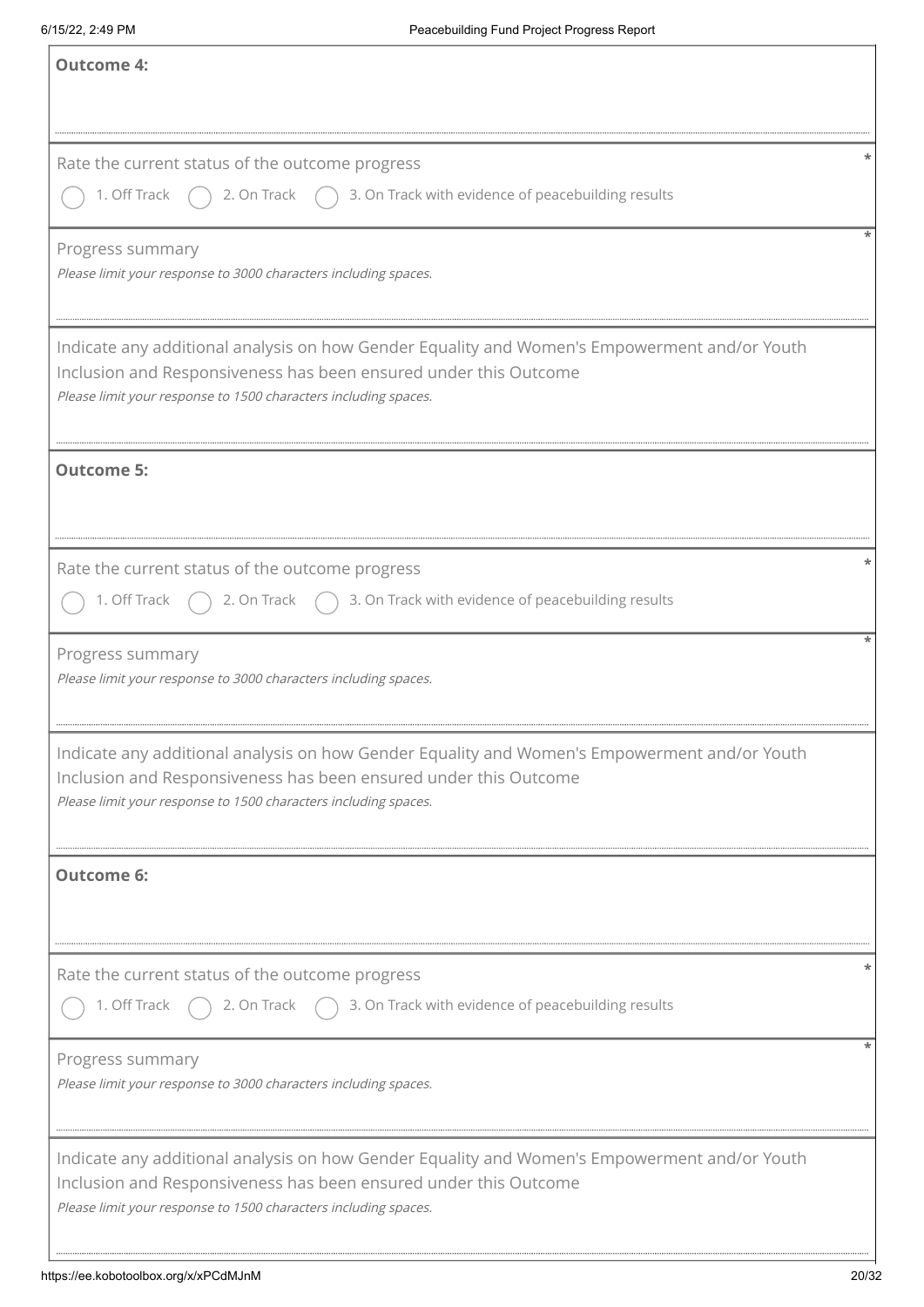| Outcome 7:                                                                                                                                                           |  |
|----------------------------------------------------------------------------------------------------------------------------------------------------------------------|--|
|                                                                                                                                                                      |  |
| Rate the current status of the outcome progress                                                                                                                      |  |
| ◯ 1. Off Track $\bigcirc$ 2. On Track $\bigcirc$ 3. On Track with evidence of peacebuilding results                                                                  |  |
| Progress summary                                                                                                                                                     |  |
| Please limit your response to 3000 characters including spaces.                                                                                                      |  |
| Indicate any additional analysis on how Gender Equality and Women's Empowerment and/or Youth                                                                         |  |
| Inclusion and Responsiveness has been ensured under this Outcome<br>Please limit your response to 1500 characters including spaces.                                  |  |
|                                                                                                                                                                      |  |
| Outcome 8:                                                                                                                                                           |  |
|                                                                                                                                                                      |  |
| Rate the current status of the outcome progress                                                                                                                      |  |
| ◯ 1. Off Track ◯ 2. On Track ◯ 3. On Track with evidence of peacebuilding results                                                                                    |  |
| Progress summary                                                                                                                                                     |  |
| Please limit your response to 3000 characters including spaces.                                                                                                      |  |
| Indicate any additional analysis on how Gender Equality and Women's Empowerment and/or Youth                                                                         |  |
| Inclusion and Responsiveness has been ensured under this Outcome<br>Please limit your response to 1500 characters including spaces.                                  |  |
|                                                                                                                                                                      |  |
| If the project has more than 8 outcomes, please use this text box to describe the <i>status</i> of progress                                                          |  |
| on track with evidence of peacebuilding outcomes, on track or off track), as well as briefly describe                                                                |  |
| $\mid$ the progress and any analysis on how Gender Equality and Women's Empowerment and/or Youth<br>Inclusion and Responsiveness has been ensured under this Outcome |  |
|                                                                                                                                                                      |  |
|                                                                                                                                                                      |  |

## **INDICATOR BASED PERFORMANCE ASSESSMENT**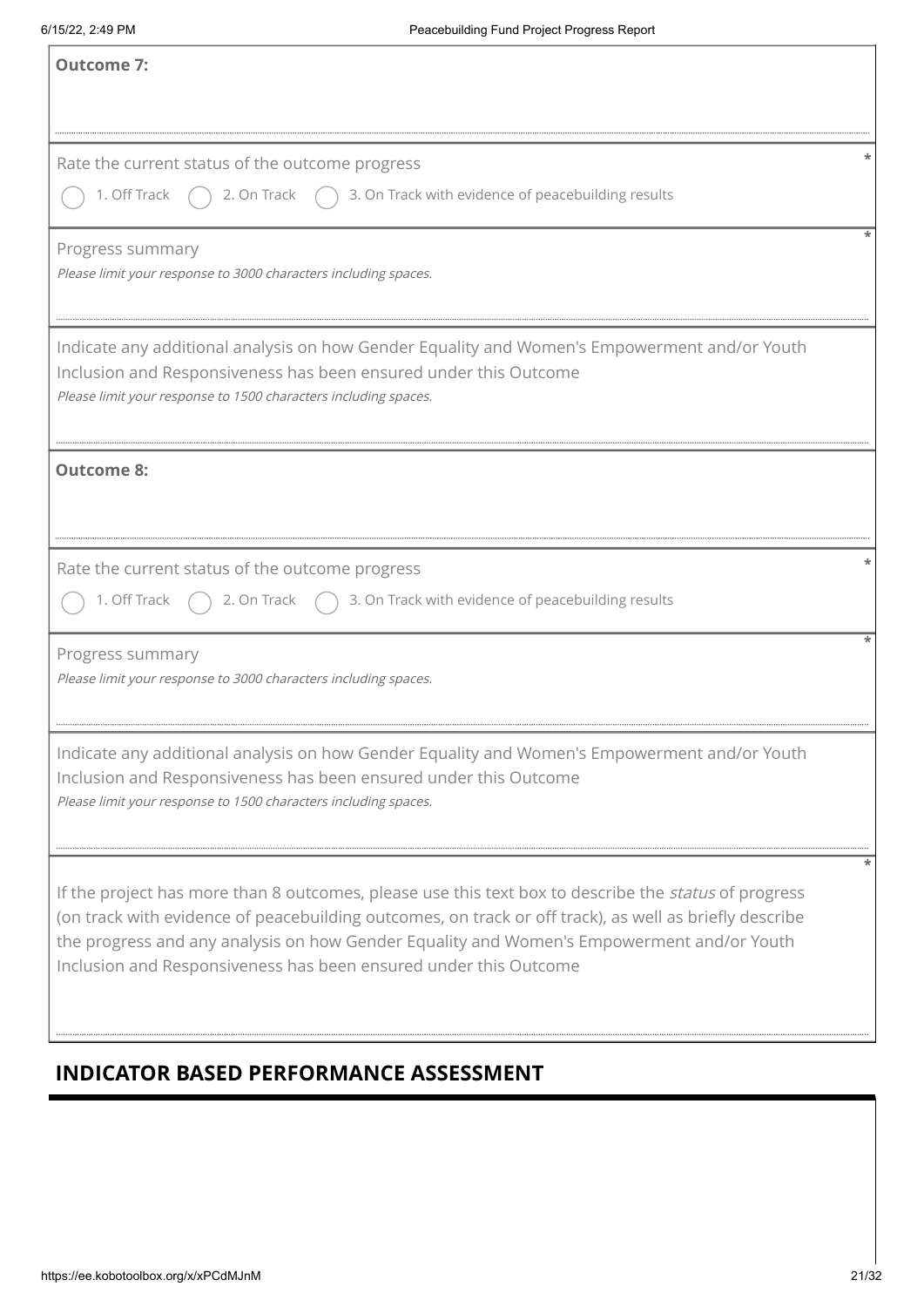Using the Project Results Framework as per the approved project document or any amendmentsprovide an update on the achievement of key indicators at the **outcome** level in the table below

- If an outcome has more than 3 indicators , select the 3 most relevant ones with most relevant progress to highlight.
- Where it has not been possible to collect data on indicators, state this and provide any explanation. Provide gender and age disaggregated data. (300 characters max per entry)

### **» Outcome 1: Security sector interventions are informed by the security needs and priorities of women and girls**

| Outcom<br>e 1 | Perform<br>ance<br>Indicator<br>s | Indicator<br>Baseline | End of<br>Project<br>Indicator<br>Target | Indicator<br>Mileston<br>e | Current<br>Indicator<br>progress | Reasons<br>for<br>Variance<br>/ Delay<br>(if any) |
|---------------|-----------------------------------|-----------------------|------------------------------------------|----------------------------|----------------------------------|---------------------------------------------------|
| 1.1           |                                   |                       |                                          |                            |                                  |                                                   |
| 1.2           |                                   |                       |                                          |                            |                                  |                                                   |
| 1.3           |                                   |                       |                                          |                            |                                  |                                                   |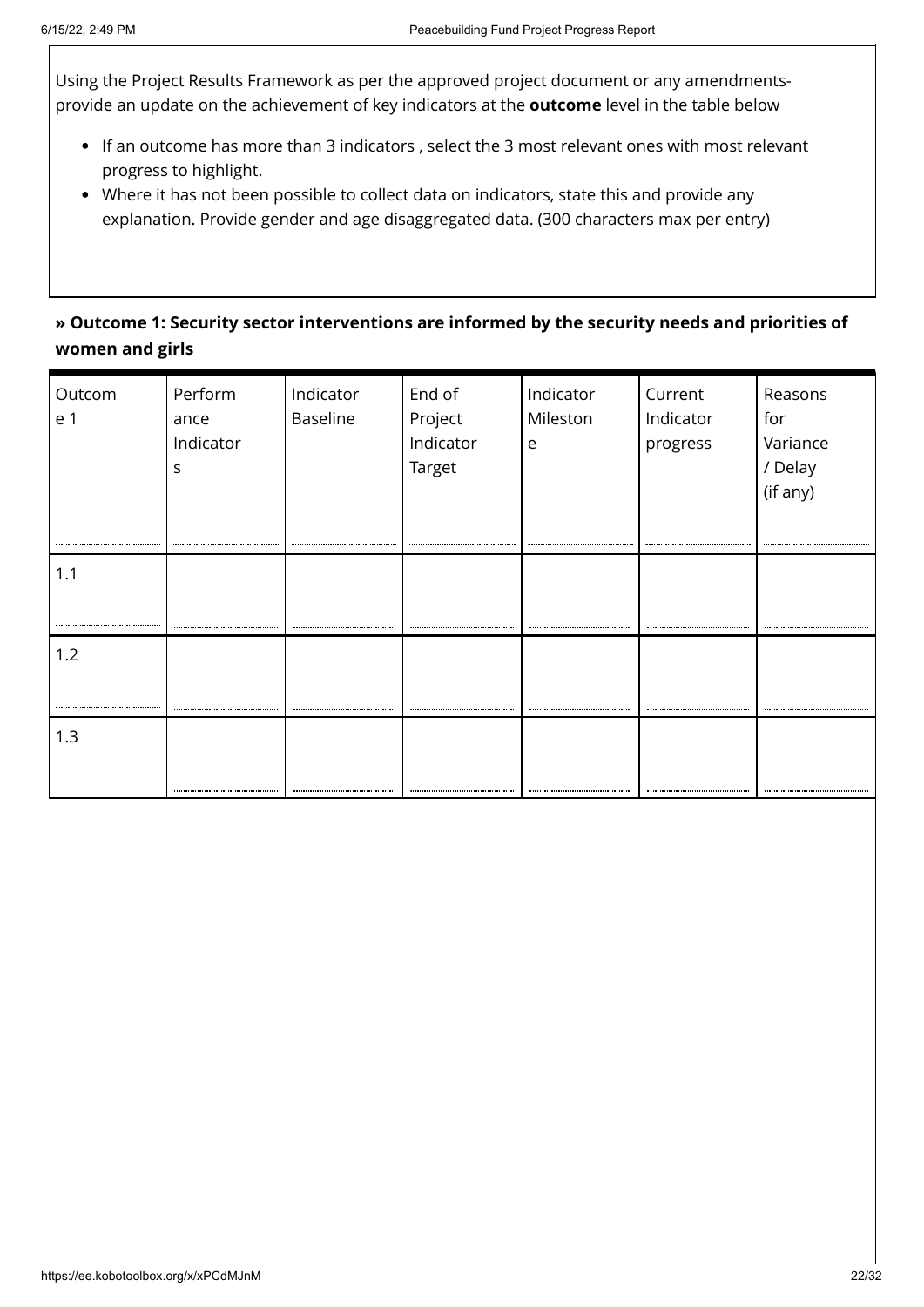## **» Outcome 2: Communities are empowered to voice and assert their rights to protection and institutions are equipped to respond to community security needs in an inclusive and genderresponsive manner**

| Outcom<br>e <sub>2</sub> | Perform<br>ance<br>Indicator<br>S                                                                                                                                           | Indicator<br><b>Baseline</b> | End of<br>Project<br>Indicator<br>Target | Indicator<br>Mileston<br>$\mathsf{e}$ | Current<br>Indicator<br>progress | Reasons<br>for<br>Variance<br>/ Delay<br>(if any)                                        |
|--------------------------|-----------------------------------------------------------------------------------------------------------------------------------------------------------------------------|------------------------------|------------------------------------------|---------------------------------------|----------------------------------|------------------------------------------------------------------------------------------|
| 2.1                      | Percentage<br>increase of<br>women's<br>perception<br>and<br>confidence in<br>the security<br>sector<br>institutions<br>and personnel<br>to protect<br>them                 | <b>TBD</b>                   | <b>TBD</b>                               |                                       |                                  | To be<br>measured at<br>end of<br>implementation<br>as it is an<br>outcome<br>indicator. |
| 2.2                      | <b>Number of</b><br>community<br>leaders who<br>sign up to<br>advocate for<br>women's<br>rights in the<br>security<br>sector reforms<br>through the<br>project's<br>support | <b>TBD</b>                   | 70                                       | $\bf{0}$                              | $\mathbf 0$                      | To be<br>measured at<br>end of<br>implementation<br>as it is an<br>outcome<br>indicator. |
| 2.3                      | <b>Number of</b><br>gender-<br>responsive<br>laws and<br>policies<br>adopted by<br>the<br>transitional<br>security<br>sector<br>institutions                                | $\mathbf 0$                  | $\overline{2}$                           | $\mathbf{0}$                          | $\bf{0}$                         | To be<br>measured at<br>end of<br>implementation<br>as it is an<br>outcome<br>indicator. |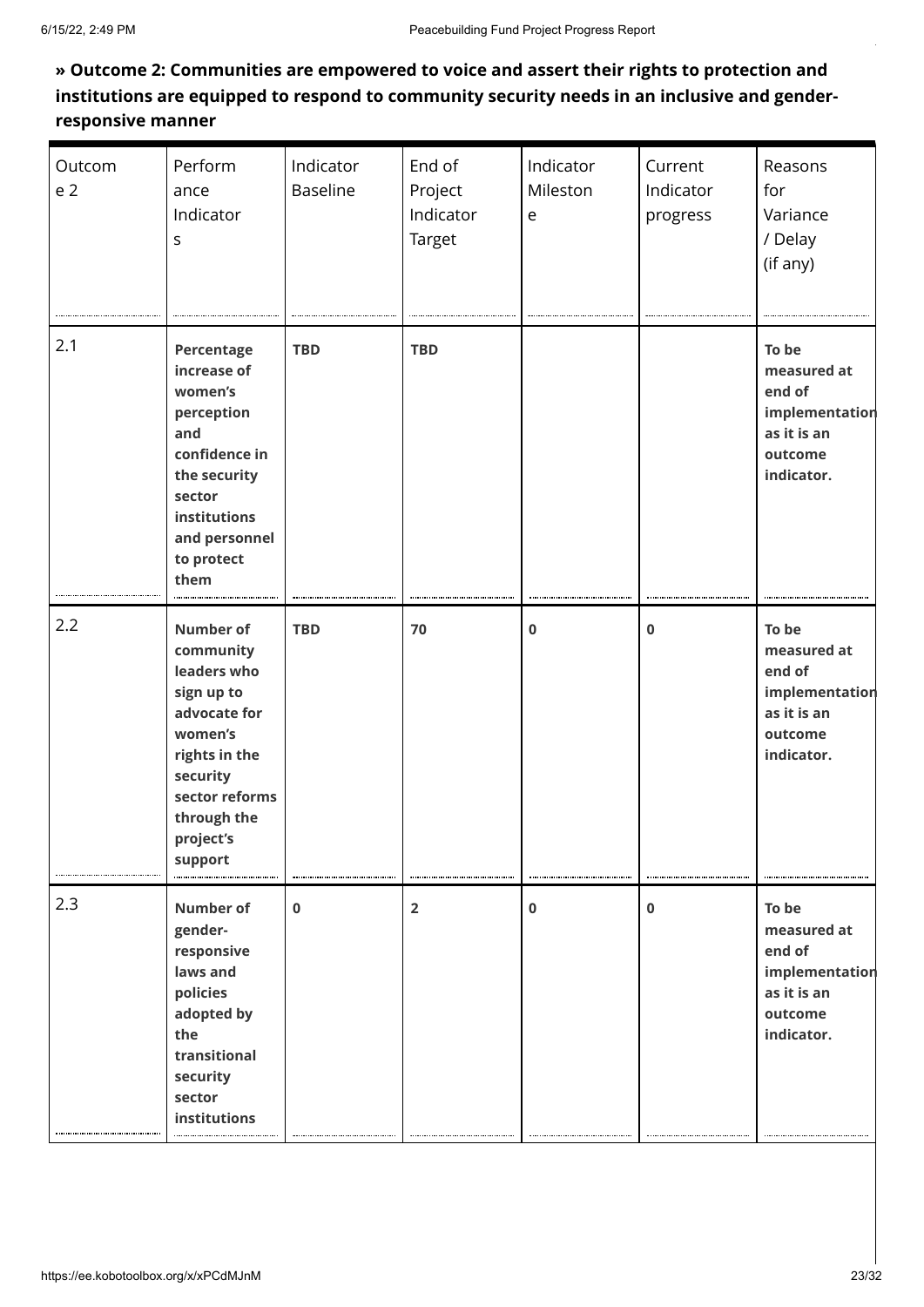## **» Outcome 3: Coordination mechanism among key security sector institutions is improved to address the security needs of individual and communities in a gender responsive and inclusive manner**

| Outcom<br>e <sub>3</sub> | Perform<br>ance<br>Indicator<br>S                                                                                                                           | Indicator<br><b>Baseline</b> | End of<br>Project<br>Indicator<br>Target | Indicator<br>Mileston<br>$\mathbf{e}$ | Current<br>Indicator<br>progress | Reasons<br>for<br>Variance<br>/ Delay<br>(if any)                                        |
|--------------------------|-------------------------------------------------------------------------------------------------------------------------------------------------------------|------------------------------|------------------------------------------|---------------------------------------|----------------------------------|------------------------------------------------------------------------------------------|
| 3.1                      | <b>Number of</b><br>advocacy<br><b>initiatives</b><br>initiated by<br>the<br>women's<br>security<br>networks                                                | $\mathbf 0$                  | 5                                        | $\mathbf 0$                           | $\mathbf 0$                      | To be<br>measured at<br>end of<br>implementation<br>as it is an<br>outcome<br>indicator. |
| 3.2                      | <b>Number of</b><br>initiatives for<br>gender<br>mainstreaming<br>taken by<br>Inter-<br>ministerial<br>gender and<br>security<br>sector reform<br>committee | $\mathbf 0$                  | $\overline{2}$                           | $\mathbf 0$                           | $\mathbf 0$                      | <b>Plans</b><br>underway for<br>implementation                                           |
| 3.3                      |                                                                                                                                                             |                              |                                          |                                       |                                  |                                                                                          |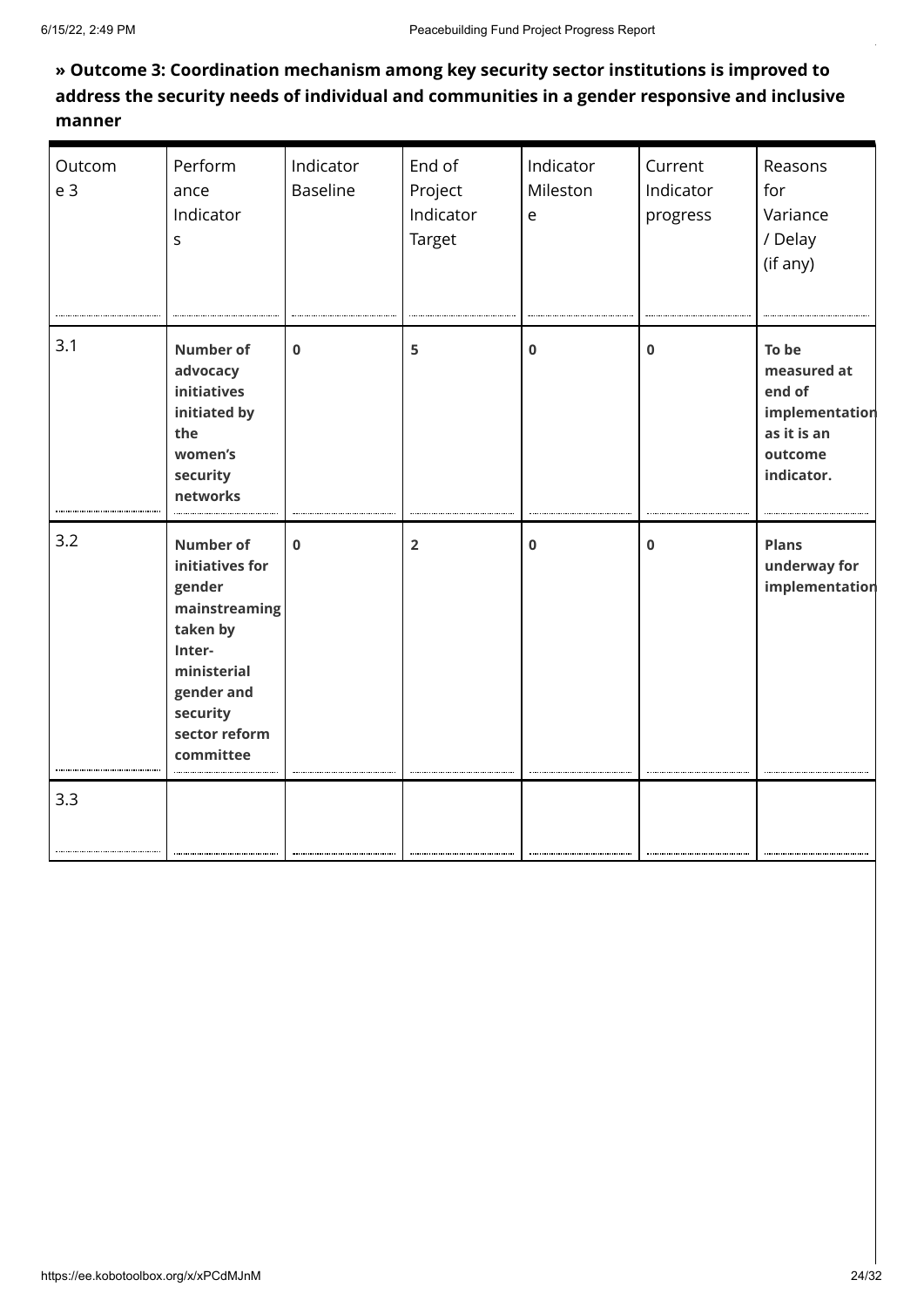#### **» Outcome 4:**

| Outcom<br>e 4 | Perform<br>ance<br>Indicator<br>S | Indicator<br>Baseline | End of<br>Project<br>Indicator<br>Target | Indicator<br>Mileston<br>e | Current<br>Indicator<br>progress | Reasons<br>for<br>Variance<br>/ Delay<br>(if any) |  |
|---------------|-----------------------------------|-----------------------|------------------------------------------|----------------------------|----------------------------------|---------------------------------------------------|--|
| 4.1           |                                   |                       |                                          |                            |                                  |                                                   |  |
| 4.2           |                                   |                       |                                          |                            |                                  |                                                   |  |
| 4.3           |                                   |                       |                                          |                            |                                  | ,,,,,,,,,,,,,,,,,,,,,,,,,,,,,,,,,,,,,             |  |
| » Outcome 5:  |                                   |                       |                                          |                            |                                  |                                                   |  |
| Outcom        | Perform                           | Indicator             | End of                                   | Indicator                  | Current                          | Reasons                                           |  |

| Outcom | Perform   | Indicator | End of    | Indicator | Current   | Reasons  |
|--------|-----------|-----------|-----------|-----------|-----------|----------|
| e 5    | ance      | Baseline  | Project   | Mileston  | Indicator | for      |
|        | Indicator |           | Indicator | e         | progress  | Variance |
|        | S         |           | Target    |           |           | / Delay  |
|        |           |           |           |           |           | (if any) |
|        |           |           |           |           |           |          |
|        |           |           |           |           |           |          |
| 5.1    |           |           |           |           |           |          |
|        |           |           |           |           |           |          |
|        |           |           |           |           |           |          |
| 5.2    |           |           |           |           |           |          |
|        |           |           |           |           |           |          |
|        |           |           |           |           |           |          |
|        |           |           |           |           |           |          |
| 5.3    |           |           |           |           |           |          |
|        |           |           |           |           |           |          |
|        |           |           |           |           |           |          |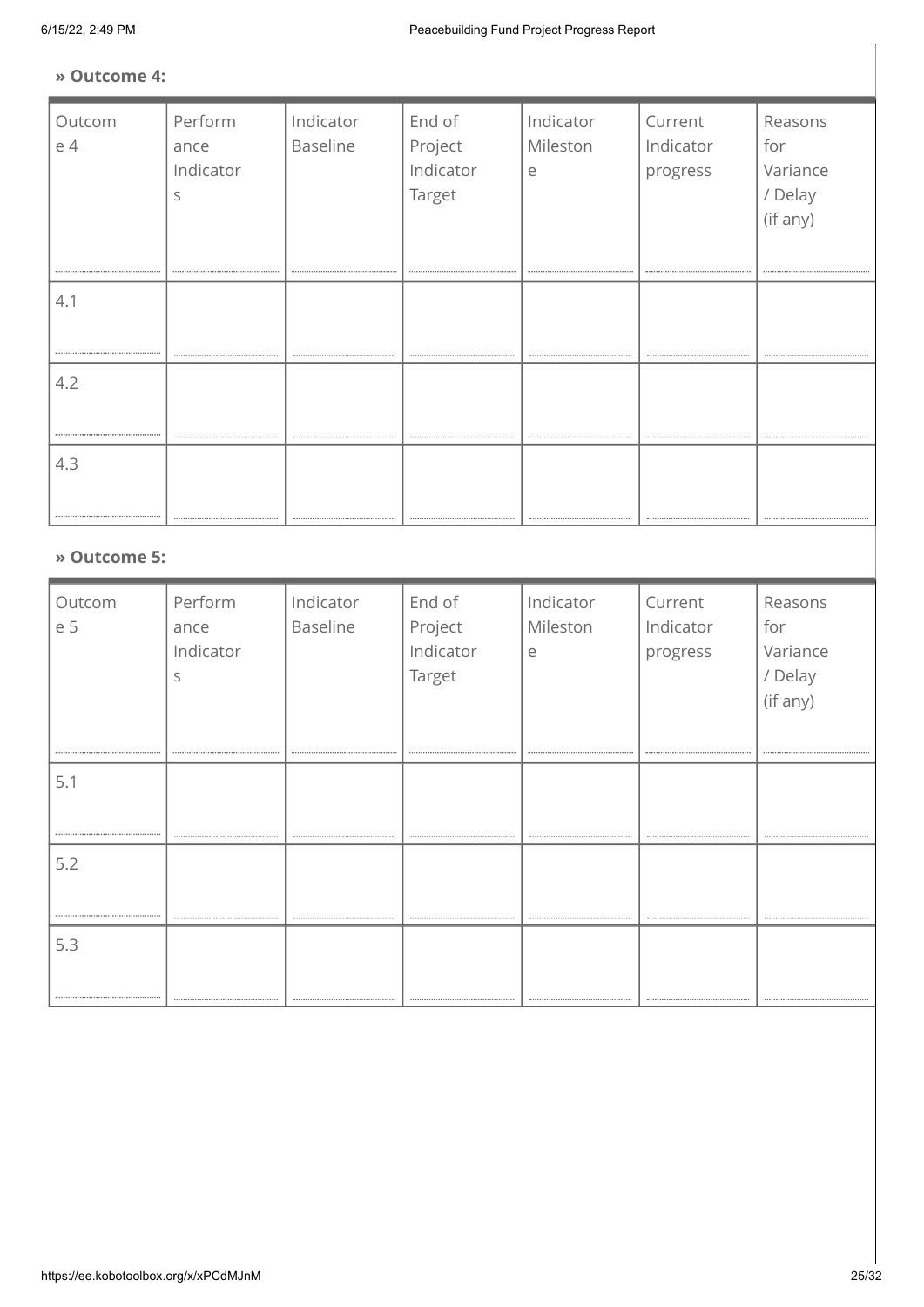#### **» Outcome 6:**

| Outcom<br>e 6      | Perform<br>ance<br>Indicator<br>S | Indicator<br>Baseline        | End of<br>Project<br>Indicator<br>Target | Indicator<br>Mileston<br>e | Current<br>Indicator<br>progress | Reasons<br>for<br>Variance<br>/ Delay<br>(if any) |
|--------------------|-----------------------------------|------------------------------|------------------------------------------|----------------------------|----------------------------------|---------------------------------------------------|
| 6.1                |                                   |                              |                                          |                            |                                  |                                                   |
| 6.2                |                                   |                              |                                          |                            |                                  |                                                   |
| 6.3                |                                   |                              |                                          |                            |                                  |                                                   |
| » Outcome 7:       |                                   |                              |                                          |                            |                                  |                                                   |
| Outcom<br>$\sim$ 7 | Perform<br>ance                   | Indicator<br><b>Baseline</b> | End of<br>Project                        | Indicator<br>Mileston      | Current<br>Indicator             | Reasons<br>f∩r                                    |

| Outcom | Perform   | Indicator | End of    | Indicator  | Current   | Reasons  |
|--------|-----------|-----------|-----------|------------|-----------|----------|
| e 7    | ance      | Baseline  | Project   | Mileston   | Indicator | for      |
|        | Indicator |           | Indicator | $\epsilon$ | progress  | Variance |
|        | S         |           | Target    |            |           | / Delay  |
|        |           |           |           |            |           | (if any) |
|        |           |           |           |            |           |          |
|        |           |           |           |            |           |          |
| 7.1    |           |           |           |            |           |          |
|        |           |           |           |            |           |          |
|        |           |           |           |            |           |          |
|        |           |           |           |            |           |          |
| 7.2    |           |           |           |            |           |          |
|        |           |           |           |            |           |          |
|        |           |           |           |            |           |          |
| 7.3    |           |           |           |            |           |          |
|        |           |           |           |            |           |          |
|        |           |           |           |            |           |          |
|        |           |           |           |            |           |          |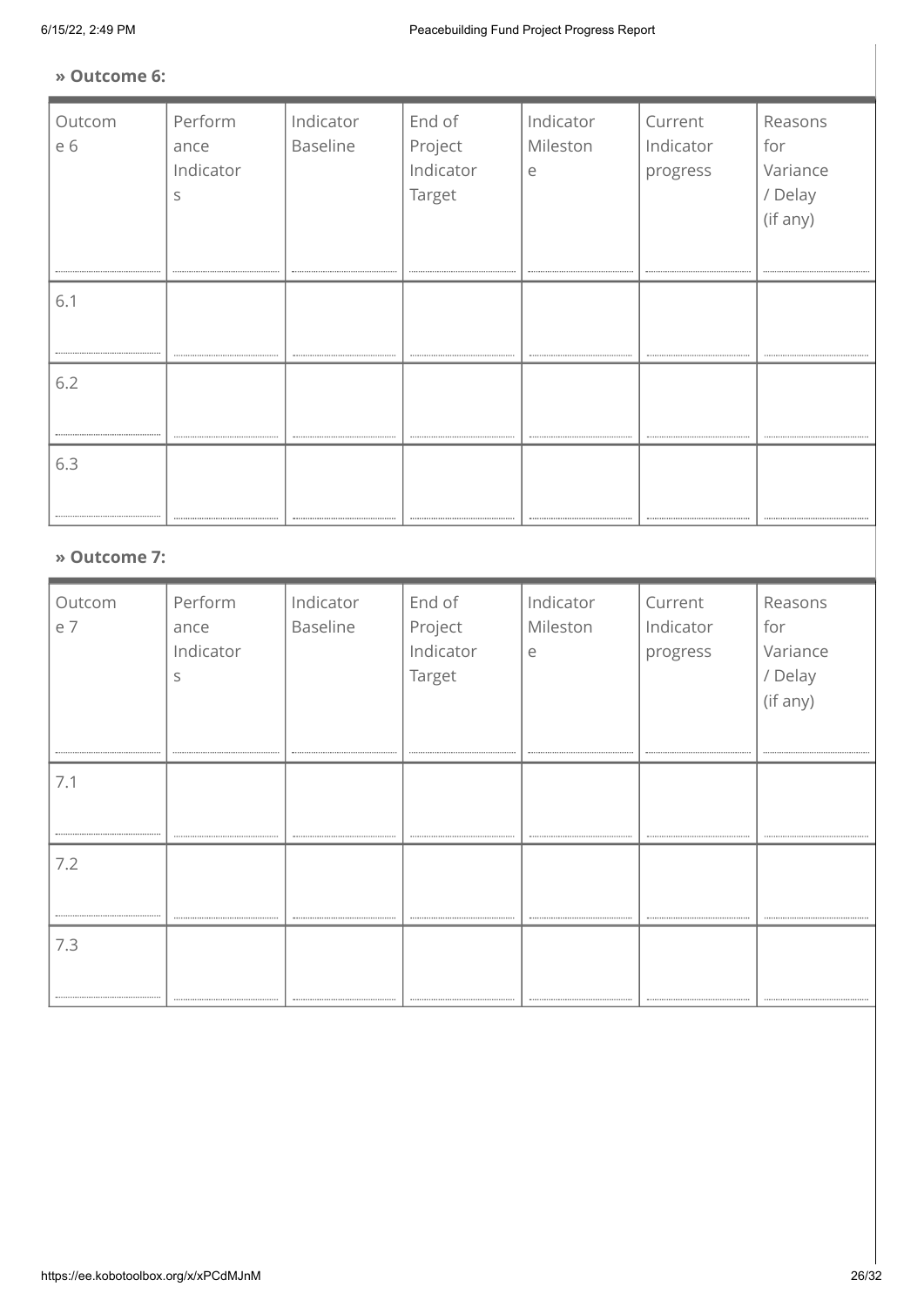#### **» Outcome 8:**

| Outcom<br>e 8                                                                                                                        | Perform<br>ance<br>Indicator<br>S | Indicator<br>Baseline | End of<br>Project<br>Indicator<br>Target | Indicator<br>Mileston<br>e | Current<br>Indicator<br>progress | Reasons<br>for<br>Variance<br>/ Delay<br>(if any) |
|--------------------------------------------------------------------------------------------------------------------------------------|-----------------------------------|-----------------------|------------------------------------------|----------------------------|----------------------------------|---------------------------------------------------|
| 8.1                                                                                                                                  |                                   |                       |                                          |                            |                                  |                                                   |
|                                                                                                                                      |                                   |                       |                                          |                            |                                  |                                                   |
|                                                                                                                                      |                                   |                       |                                          |                            |                                  |                                                   |
| 8.2                                                                                                                                  |                                   |                       |                                          |                            |                                  |                                                   |
|                                                                                                                                      |                                   |                       |                                          |                            |                                  |                                                   |
| 8.3                                                                                                                                  |                                   |                       |                                          |                            |                                  |                                                   |
|                                                                                                                                      |                                   |                       |                                          |                            |                                  |                                                   |
|                                                                                                                                      |                                   |                       |                                          |                            |                                  |                                                   |
| If the project has more than 8 outcomes, use this space to describe progress on progress on indicators<br>for the remaining outcomes |                                   |                       |                                          |                            |                                  |                                                   |

# **PART III: Cross-Cutting Issues**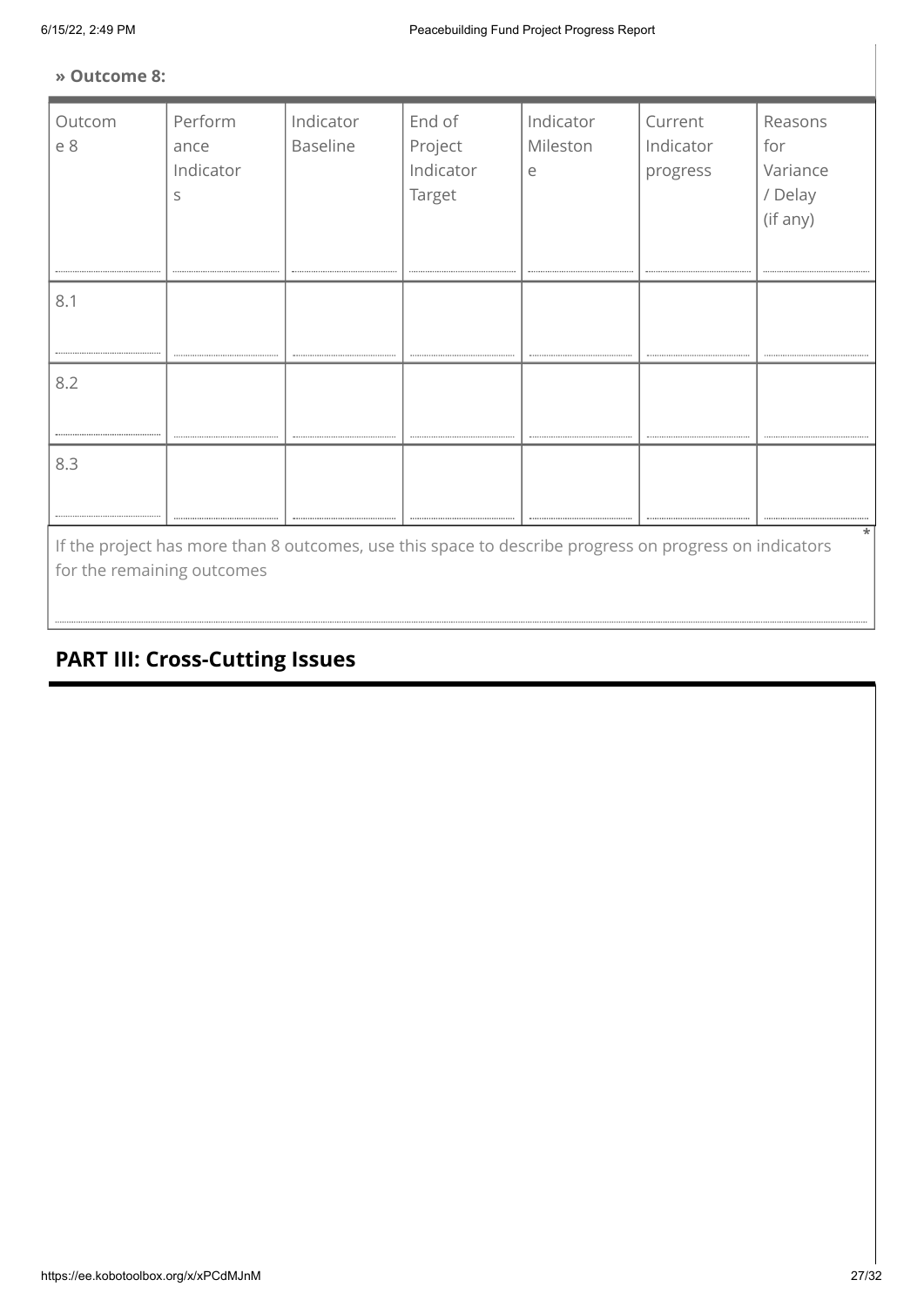Please indicate any significant project-related events anticipated in the next six months, i.e. national dialogues, youth congresses, film screenings, etc.

Please limit your response to 3000 characters including spaces.

**Under the leadership of the MGCSW, the new NAP on UNSCR 1325 is being developed. As one of the deliverables for this project is a security sector specific NAP, these activities have been streamlined into the development of the overall NAP. Whereas the project will generate a SSR-specific NAP as designed in the project formation, this will be also serving as an important element that feeds directly into the NAP for UNSCR 1325. Consultations towards the development of the NAP on Gender and SSR to complement the issues and recommendations identified from the knowledge products. This will be realised through a consultative process in collecting the recommendations, validating, and implementing the NAP. To support implementation of the NAP and ensure inclusion of gender equality and social inclusion issues in the SSR, the project will engage national and state level Gender Equality Champions i.e., senior level decision makers. The project will also conduct advocacy campaigns to make the security sector attractive and viable career path for women.**

In a few sentences, explain whether the project has had a positive *human impact*. May include anecdotal stories about the project's positive effect on the people's lives. Include direct quotes where possible or weblinks to strategic communications pieces.

#### This is an optional question. You may leave it unanswered if not relevant(2000 character limit)

**During the sensitization workshops for various security sector institutions, as well as during the launch of the national Women's Security Sector Network, it became evident that women both within their own security institutions, and across the institutions, have not been convened previously together in their professional lives. Particularly senior and high-ranking members of the security services were deeply moved for the coming-together of women across the board. In the patriarchal society of South Sudan in which security sector professions have represented strongly male confirming and preferring bias, uniformed womanhood marks an exceptional perseverance, endurance, and professional know-how, whilst embodying a fundamentally transformative potential. Quoting a senior official in the South Sudan National Police Service, these collectives, women's networks, "are changing the idea of what we are as women in the security sector." Furthermore, another representative from the Defence Force with a longstanding career highlighted the power in unity: "One person cannot make the change herself. Now that we are together, people [the security sectors' male-dominated institutional leadership] have to listen what we have to say."**

You can also upload upto 3 files in various formats (picture files, powerpoint, pdf, video, etc..) to illustrate the human impact of the project **OPTIONAL**

File 1

**OPTIONAL**

South Sudan National Police Service workshop1-14\_28\_38.jpg

File 2

**OPTIONAL**

South Sudan National Police Service workshop2-14\_28\_49.jpg

 $\frac{1}{2}$ 

土

**\***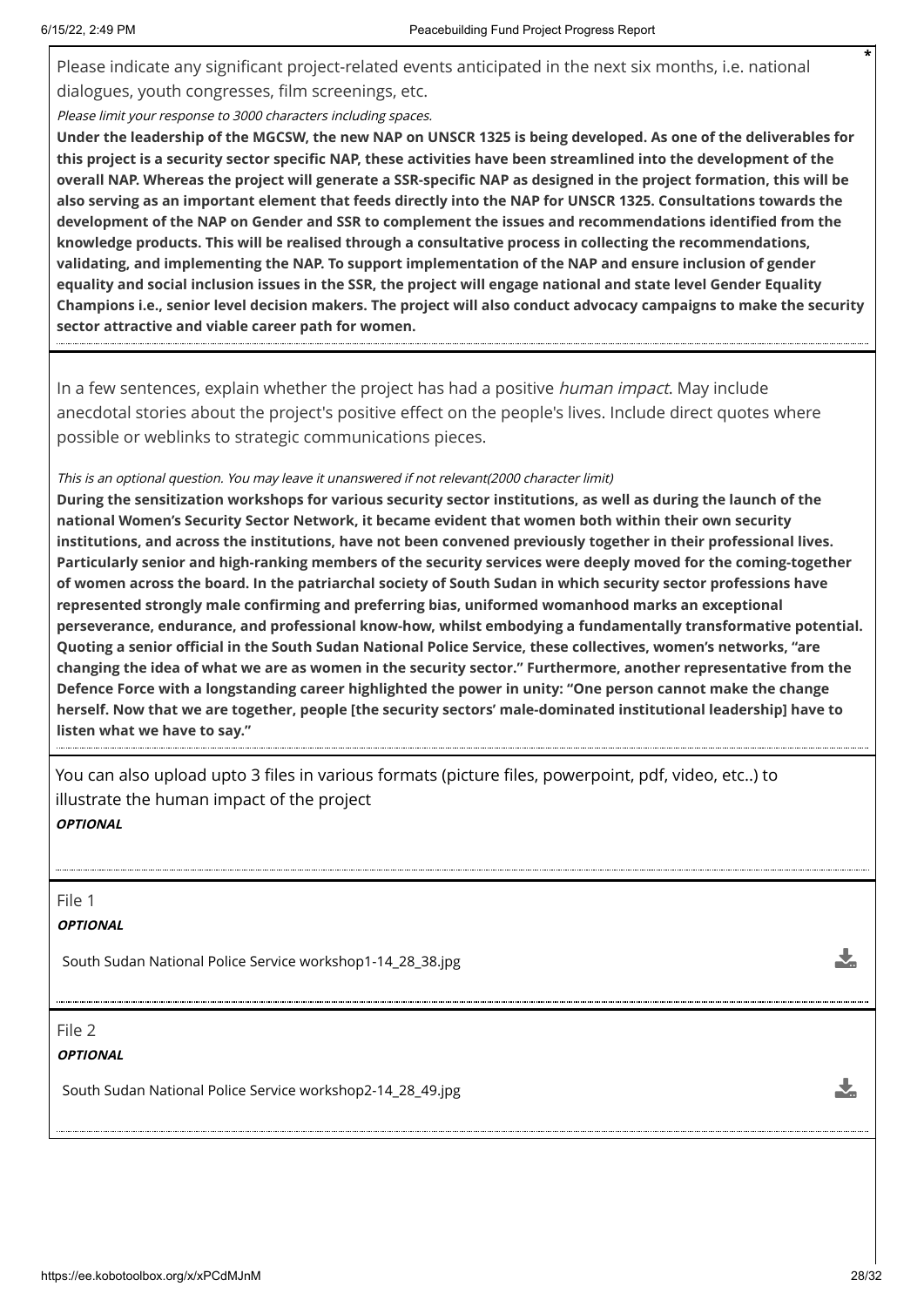#### File 3

#### **OPTIONAL**

South Sudan National Police Service workshop2-14\_48\_50.jpg

You can also add upto 3 links to online resources which illustrate the human impact of the project **OPTIONAL**

#### Link 1

#### **OPTIONAL**

**https://onecitizendaily.com/index.php/2022/06/07/govt-un-conducts-debrief-workshop-on-exchange-visit-to-rwandaand-ghana/**

Link 2

#### **OPTIONAL**

**https://mobile.twitter.com/MgcswssMinister/status/1533831388461424643?cxt=HHwWhoCz6a3hockqAAAA**

Link 3

**OPTIONAL**

#### **» Monitoring**

| Please list monitoring activities undertaken in the reporting period<br>Please limit your response to 1000 characters including spaces.<br><b>No</b> |  |
|------------------------------------------------------------------------------------------------------------------------------------------------------|--|
| Do outcome indicators have baselines?<br>If only some of the outcome indicators have baselines, select 'yes'<br>ves<br>no                            |  |
| Please provide a brief description<br>Please limit your response to 3000 characters including spaces.<br>Some of the indicator baseline data is 0.   |  |
| Has the project launched perception surveys or other community-based data collection?<br>yes<br>no                                                   |  |
| Please provide a brief description<br>Please limit your response to 3000 characters including spaces.<br>A joint gender security needs assessment    |  |

#### **» Evaluation**

去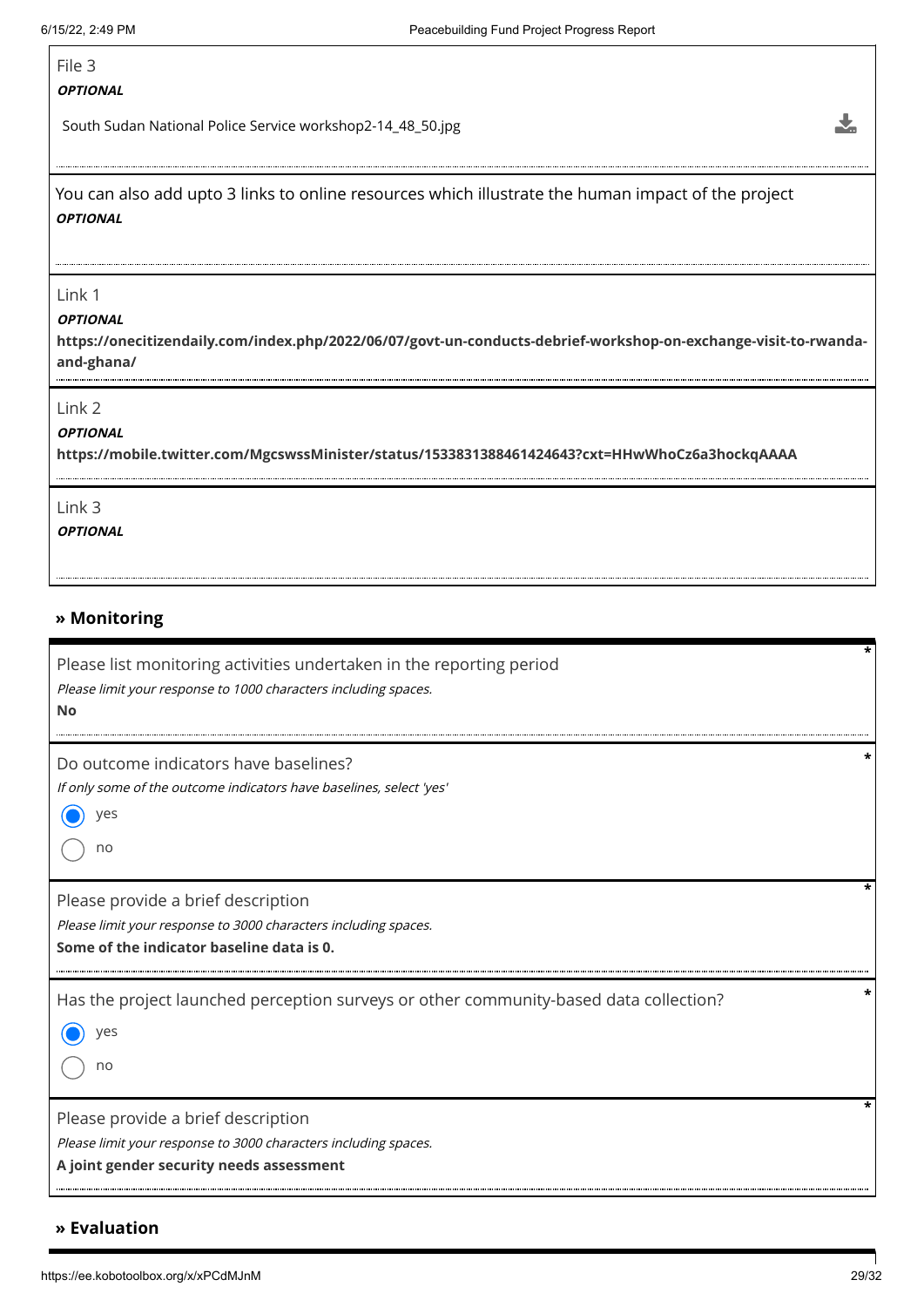| Has an evaluation been conducted during the reporting period?                                                                                                                                                               |
|-----------------------------------------------------------------------------------------------------------------------------------------------------------------------------------------------------------------------------|
| ves                                                                                                                                                                                                                         |
| no                                                                                                                                                                                                                          |
| Evaluation budget (in USD):                                                                                                                                                                                                 |
| 80000                                                                                                                                                                                                                       |
|                                                                                                                                                                                                                             |
| If project will end in next six months, describe the evaluation preparations                                                                                                                                                |
| Please limit your response to 3000 characters including spaces.                                                                                                                                                             |
| Funding for the end line evaluation has been budgeted for the project life cycle, and best practices of other projects'                                                                                                     |
| end line evaluations have been gathered in ensuring a timely and effective intervention. UN Women holds a<br>regional database for end line evaluation experts, some of whom hold substantive expertise in the intervention |

**area of Women, Peace and Security, presenting a fast-track recruitment opportunity.**

#### **» Catalytic Effect**

| Catalytic Effect (financial): Has the project led to additional funding from other sources?  |
|----------------------------------------------------------------------------------------------|
| $\bigcirc$ yes                                                                               |
| $\odot$ no                                                                                   |
| If yes, how many additional grants or donors has the project leveraged?                      |
|                                                                                              |
| Catalytic Effect (non-financial): Has the project enabled or created a larger or longer-term |
| peacebuilding change to occur?                                                               |
| $\bigcirc$ No catalytic effect                                                               |
| $\bigcirc$ Some catalytic effect                                                             |
| Significant catalytic effect<br>( )                                                          |
| Very Significant catalytic effect<br>$(\ )$                                                  |
| O Don't Know                                                                                 |
| ◯ Too early to tell                                                                          |
| Please describe how the project has had a (non-financial) catalytic effect                   |
| Please limit your response to 3000 characters including spaces.                              |
|                                                                                              |
| <b>PART IV: COVID-19</b>                                                                     |
|                                                                                              |
|                                                                                              |
|                                                                                              |
|                                                                                              |

## **PART IV: COVID-19**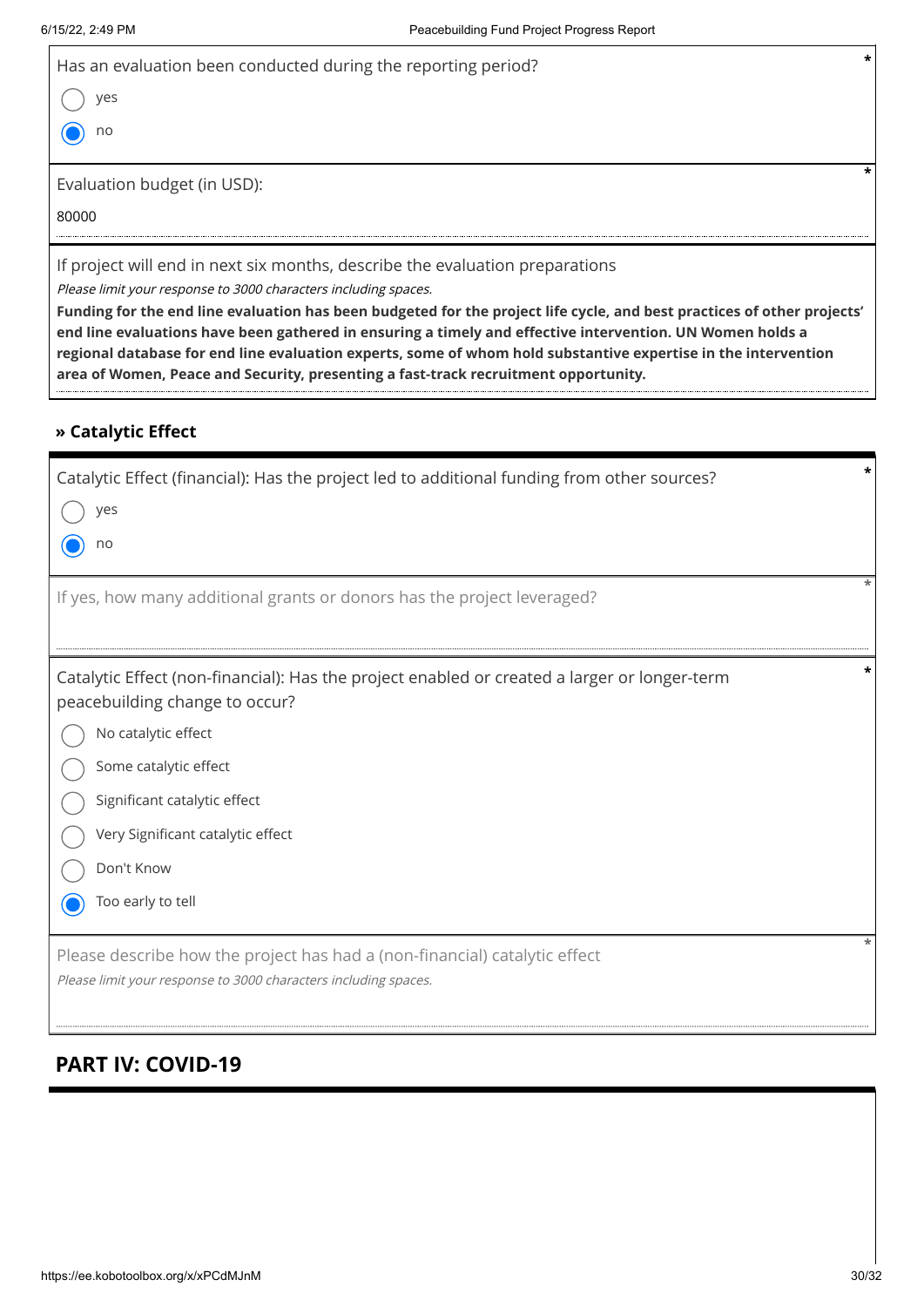| Please respond to these questions if the project underwent any monetary or non-monetary<br>adjustments due to the COVID-19 pandemic.<br>This section is optional. You can leave it blank if not relevant                                                                                                                                                                                                                                                                                                                                                                                                                                                                                                                                                                                                                                                                                                                                                                                                                                                                                                                                                                                                                                                                                         |
|--------------------------------------------------------------------------------------------------------------------------------------------------------------------------------------------------------------------------------------------------------------------------------------------------------------------------------------------------------------------------------------------------------------------------------------------------------------------------------------------------------------------------------------------------------------------------------------------------------------------------------------------------------------------------------------------------------------------------------------------------------------------------------------------------------------------------------------------------------------------------------------------------------------------------------------------------------------------------------------------------------------------------------------------------------------------------------------------------------------------------------------------------------------------------------------------------------------------------------------------------------------------------------------------------|
| Monetary adjustments:                                                                                                                                                                                                                                                                                                                                                                                                                                                                                                                                                                                                                                                                                                                                                                                                                                                                                                                                                                                                                                                                                                                                                                                                                                                                            |
| Please indicate the total amount in USD of adjustments due to COVID-19:                                                                                                                                                                                                                                                                                                                                                                                                                                                                                                                                                                                                                                                                                                                                                                                                                                                                                                                                                                                                                                                                                                                                                                                                                          |
| Non-monetary adjustments: Please indicate any adjustments to the project which did not have any<br>financial implications:<br>Please limit your response to 3000 characters including spaces.<br>Implementation of some of the foreseen activities that were planned in the project design phases were hindered<br>due to inability to physically access relevant and remote stakeholders due Covid-19. These have had cross-cutting<br>effects across the project implementation, despite innovative ways in continued implementation of the plan, and<br>prioritization of interventions that could be done as capital-based and representing a small number gatherings.<br>These included, among others, state consultations for gender-responsive SSR National Action Plan development,<br>exchange visits for peer-learning in other countries for national security sector actors, the joint gender security<br>needs assessment conducted by an international actor, Bodhi, and advocacy efforts across the 10 States and 3<br>Administrative Areas of South Sudan. Whereas these activities have now been implemented or are currently on<br>their way, there remains a delay in relation to the first-envisioned project life cycle during the proposal of the<br>project in late 2019. |
| Please select all categories which describe the adjustments made to the project (and include details in<br>general sections of this report):                                                                                                                                                                                                                                                                                                                                                                                                                                                                                                                                                                                                                                                                                                                                                                                                                                                                                                                                                                                                                                                                                                                                                     |
| Reinforce crisis management capacities and communications                                                                                                                                                                                                                                                                                                                                                                                                                                                                                                                                                                                                                                                                                                                                                                                                                                                                                                                                                                                                                                                                                                                                                                                                                                        |
| Ensure inclusive and equitable response and recovery                                                                                                                                                                                                                                                                                                                                                                                                                                                                                                                                                                                                                                                                                                                                                                                                                                                                                                                                                                                                                                                                                                                                                                                                                                             |
| Strengthen inter-community social cohesion and border management                                                                                                                                                                                                                                                                                                                                                                                                                                                                                                                                                                                                                                                                                                                                                                                                                                                                                                                                                                                                                                                                                                                                                                                                                                 |
| Counter hate speech and stigmatization and address trauma                                                                                                                                                                                                                                                                                                                                                                                                                                                                                                                                                                                                                                                                                                                                                                                                                                                                                                                                                                                                                                                                                                                                                                                                                                        |
| Support the SG's call for a global ceasefire                                                                                                                                                                                                                                                                                                                                                                                                                                                                                                                                                                                                                                                                                                                                                                                                                                                                                                                                                                                                                                                                                                                                                                                                                                                     |
| None                                                                                                                                                                                                                                                                                                                                                                                                                                                                                                                                                                                                                                                                                                                                                                                                                                                                                                                                                                                                                                                                                                                                                                                                                                                                                             |
| Other (please describe):                                                                                                                                                                                                                                                                                                                                                                                                                                                                                                                                                                                                                                                                                                                                                                                                                                                                                                                                                                                                                                                                                                                                                                                                                                                                         |
| Other, Please describe                                                                                                                                                                                                                                                                                                                                                                                                                                                                                                                                                                                                                                                                                                                                                                                                                                                                                                                                                                                                                                                                                                                                                                                                                                                                           |
| If relevant, please share a COVID-19 success story of this project (i.e. how adjustments of this project<br>made a difference and contributed to a positive response to the pandemic/prevented tensions or<br>violence related to the pandemic etc.)<br>Please limit your response to 3000 characters including spaces.                                                                                                                                                                                                                                                                                                                                                                                                                                                                                                                                                                                                                                                                                                                                                                                                                                                                                                                                                                          |

 $\mathsf{l}$